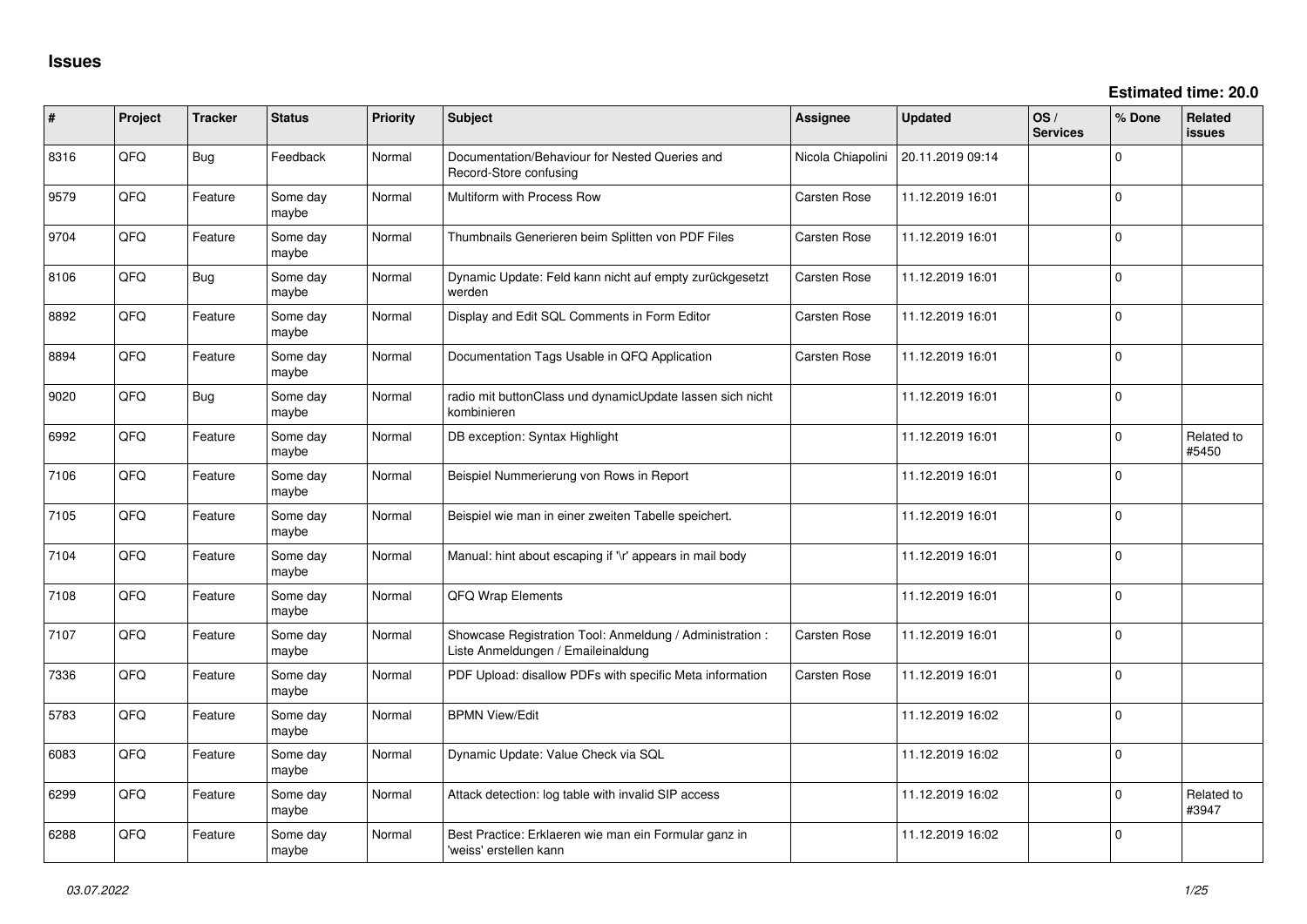| #    | Project    | <b>Tracker</b> | <b>Status</b>     | <b>Priority</b> | <b>Subject</b>                                                                                                                | <b>Assignee</b> | <b>Updated</b>   | OS/<br><b>Services</b> | % Done      | Related<br>issues   |
|------|------------|----------------|-------------------|-----------------|-------------------------------------------------------------------------------------------------------------------------------|-----------------|------------------|------------------------|-------------|---------------------|
| 6515 | QFQ        | Feature        | Some day<br>maybe | Normal          | Formular: Felder dynamisch ein/ausblenden                                                                                     |                 | 11.12.2019 16:02 |                        | 0           |                     |
| 6715 | QFQ        | Feature        | Some day<br>maybe | Normal          | Code-Refactoring: dbArray vereinheitlichen                                                                                    | Carsten Rose    | 11.12.2019 16:02 |                        | $\mathbf 0$ |                     |
| 4349 | QFQ        | Feature        | Some day<br>maybe | Normal          | link download: downloaded external URL to<br>deliver/concatenate - check mimetipe and handle it correctly                     | Carsten Rose    | 11.12.2019 16:02 |                        | $\Omega$    |                     |
| 4441 | QFQ        | <b>Bug</b>     | Some day<br>maybe | Normal          | \$ SERVER Vars sollten nur aus dem Store genommen<br>werden - Code entsprechend anpassen.                                     |                 | 11.12.2019 16:02 |                        | $\Omega$    |                     |
| 4420 | <b>OFO</b> | Feature        | Some day<br>maybe | Normal          | Client: Local Storage - store the changes of a form, local in<br>the browser.                                                 | Benjamin Baer   | 11.12.2019 16:02 |                        | $\Omega$    |                     |
| 4440 | QFQ        | Feature        | Some day<br>maybe | Normal          | Manual.rst: explain how to. expand PHP Session to 4h                                                                          |                 | 11.12.2019 16:02 |                        | $\Omega$    |                     |
| 4442 | QFQ        | Feature        | Some day<br>maybe | Normal          | Special Column Name: _link - new symbol G (Glyph) to<br>choose any available symbol                                           |                 | 11.12.2019 16:02 |                        | 0           |                     |
| 4444 | QFQ        | Feature        | Some day<br>maybe | Normal          | FE.type=upload: detect mime type                                                                                              |                 | 11.12.2019 16:02 |                        | $\Omega$    | Related to<br>#4303 |
| 4839 | QFQ        | Feature        | Some day<br>maybe | Normal          | gfg-handle in <head> Abschnitt</head>                                                                                         | Carsten Rose    | 11.12.2019 16:02 |                        | $\mathbf 0$ |                     |
| 4974 | QFQ        | Feature        | Some day<br>maybe | Normal          | Long polling - inform all listening clients of changes                                                                        |                 | 11.12.2019 16:02 |                        | $\mathbf 0$ |                     |
| 4956 | QFQ        | Feature        | Some day<br>maybe | Normal          | Sendmail: Benutzerdefinierte Headers                                                                                          | Carsten Rose    | 11.12.2019 16:02 |                        | $\Omega$    |                     |
| 5160 | QFQ        | Feature        | Some day<br>maybe | Normal          | QFQ collaborative / together.js, ShareJS, y-js, collaborative,                                                                |                 | 11.12.2019 16:02 |                        | $\mathbf 0$ |                     |
| 5129 | QFQ        | Feature        | Some day<br>maybe | Normal          | Reports: SQL fuer x Achse und y Achse                                                                                         |                 | 11.12.2019 16:02 |                        | $\mathbf 0$ |                     |
| 3291 | QFQ        | Feature        | Some day<br>maybe | Normal          | AutoCron websiteToken                                                                                                         | Carsten Rose    | 11.12.2019 16:02 |                        | $\mathbf 0$ | Related to<br>#4250 |
| 3273 | QFQ        | Feature        | Some day<br>maybe | Low             | Dirty Flag in Form                                                                                                            | Carsten Rose    | 11.12.2019 16:02 |                        | $\mathbf 0$ |                     |
| 3285 | QFQ        | Feature        | Some day<br>maybe | Normal          | Zeichenlimit pro Feld: textarea / editor                                                                                      | Carsten Rose    | 11.12.2019 16:02 |                        | 0           |                     |
| 3349 | QFQ        | <b>Bug</b>     | Some day<br>maybe | Normal          | config.qfq.ini: a) vertraegt keine '=' im Value (z.B. Passwort),<br>b) Values sollten in ticks einschliessbar sein (spaces, ) | Carsten Rose    | 11.12.2019 16:02 |                        | 0           |                     |
| 3331 | QFQ        | Feature        | Some day<br>maybe | Normal          | Default Tooltip fuer page? Links: mit Form und Record ID                                                                      | Carsten Rose    | 11.12.2019 16:02 |                        | $\mathbf 0$ |                     |
| 3350 | QFQ        | Feature        | Some day<br>maybe | Normal          | FormEditor: Hilfetext hinter 'checktype'                                                                                      | Carsten Rose    | 11.12.2019 16:02 |                        | $\Omega$    |                     |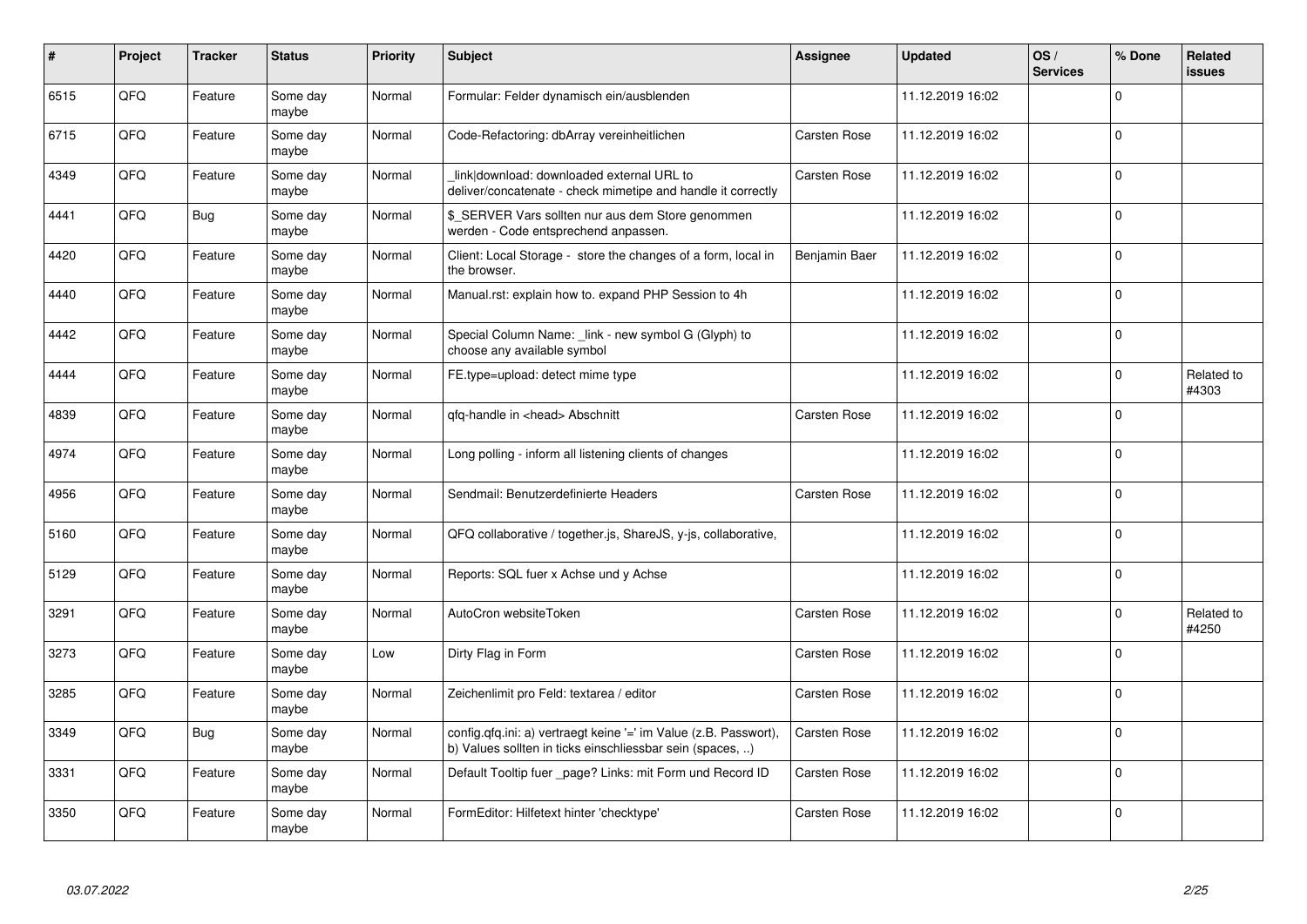| #    | Project | <b>Tracker</b> | <b>Status</b>     | <b>Priority</b> | <b>Subject</b>                                                                                                                               | Assignee            | <b>Updated</b>   | OS/<br><b>Services</b> | % Done         | Related<br>issues                           |
|------|---------|----------------|-------------------|-----------------|----------------------------------------------------------------------------------------------------------------------------------------------|---------------------|------------------|------------------------|----------------|---------------------------------------------|
| 3385 | QFQ     | Feature        | Some day<br>maybe | Normal          | templateGroup: insert/update/delete non primary records                                                                                      | Carsten Rose        | 11.12.2019 16:02 |                        | $\Omega$       |                                             |
| 3332 | QFQ     | Feature        | Some day<br>maybe | Normal          | Uploads: Thumbnails, Details zum hochgeladenen File                                                                                          | Carsten Rose        | 11.12.2019 16:02 |                        | $\Omega$       | Related to<br>#3264,<br>Related to<br>#5333 |
| 3458 | QFQ     | Feature        | Some day<br>maybe | Normal          | Display 'Edit Form Element'-Checkbox on form: should<br>depend on FE Group                                                                   | Carsten Rose        | 11.12.2019 16:02 |                        | $\Omega$       | Related to<br>#3447                         |
| 3415 | QFQ     | Feature        | Some day<br>maybe | Normal          | FE Login Box Templatefile                                                                                                                    | Benjamin Baer       | 11.12.2019 16:02 |                        | $\overline{0}$ |                                             |
| 3457 | QFQ     | Feature        | Some day<br>maybe | Normal          | LDAP: concat multi values to one single entry                                                                                                | Carsten Rose        | 11.12.2019 16:02 |                        | $\Omega$       |                                             |
| 3495 | QFQ     | Feature        | Some day<br>maybe | Normal          | Predifined Parameter werden nicht in '+' (add new record)<br>SIP gerendert.                                                                  |                     | 11.12.2019 16:02 |                        | $\Omega$       |                                             |
| 3402 | QFQ     | Feature        | Some day<br>maybe | Normal          | Syntax Highlighting via CodeMirror                                                                                                           | Carsten Rose        | 11.12.2019 16:02 |                        | 100            | Related to<br>#3207                         |
| 3567 | QFQ     | Feature        | Some day<br>maybe | Low             | 'Save', 'Close', 'New' als FormElement                                                                                                       |                     | 11.12.2019 16:02 |                        | $\Omega$       |                                             |
| 3537 | QFQ     | Feature        | Some day<br>maybe | Low             | SHOW COLUMNS FROM tableName - Extend '{{!'<br>definition                                                                                     | <b>Carsten Rose</b> | 11.12.2019 16:02 |                        | $\Omega$       |                                             |
| 3617 | QFQ     | Feature        | Some day<br>maybe | Normal          | Load javascripts at bottom                                                                                                                   |                     | 11.12.2019 16:02 |                        | $\Omega$       |                                             |
| 3588 | QFQ     | <b>Bug</b>     | Some day<br>maybe | Normal          | templateGroup: versteckte Elemente werden weiterhin<br>gespeichert.                                                                          | Carsten Rose        | 11.12.2019 16:02 |                        | $\overline{0}$ |                                             |
| 3666 | QFQ     | Feature        | Some day<br>maybe | Normal          | a) Performance Messung: mysql_real_escape_string() im<br>Vergleich zu str_replace(), b) doppeltes Aufrufen von<br>mysql_real_escape_string() | Carsten Rose        | 11.12.2019 16:02 |                        | $\Omega$       |                                             |
| 3682 | QFQ     | <b>Bug</b>     | Some day<br>maybe | Normal          | Dynamic update: Radio buttons                                                                                                                | Carsten Rose        | 11.12.2019 16:02 |                        | $\Omega$       |                                             |
| 3708 | QFQ     | Feature        | Some day<br>maybe | Normal          | Form: input - 'specialchars', 'none'  gewisse tags erlauben,<br>andere verbieten                                                             | <b>Carsten Rose</b> | 11.12.2019 16:02 |                        | $\Omega$       | Related to<br>#14320                        |
| 3646 | QFQ     | Feature        | Some day<br>maybe | Normal          | Moeglichkeit HTML Tags in Reports auszugeben (zu<br>enkodieren: htmlspecialchars)                                                            |                     | 11.12.2019 16:02 |                        | $\Omega$       | Related to<br>#14320                        |
| 3692 | QFQ     | Feature        | Some day<br>maybe | Normal          | QFQ Webseite                                                                                                                                 | Benjamin Baer       | 11.12.2019 16:02 |                        | $\Omega$       | Related to<br>#5033                         |
| 3677 | QFQ     | Feature        | Some day<br>maybe | Normal          | wkhtmitopdf: FE User access prohibited, if client IP changes -<br>\$TYPO3_CONF_VARS[FE][lockIP]                                              | <b>Carsten Rose</b> | 11.12.2019 16:02 |                        | $\Omega$       |                                             |
| 3811 | QFQ     | Bug            | Some day<br>maybe | Normal          | Dynamic Update: extraButtonInfo - Text aktualisieren                                                                                         | Carsten Rose        | 11.12.2019 16:03 |                        | $\Omega$       | Related to<br>#11517                        |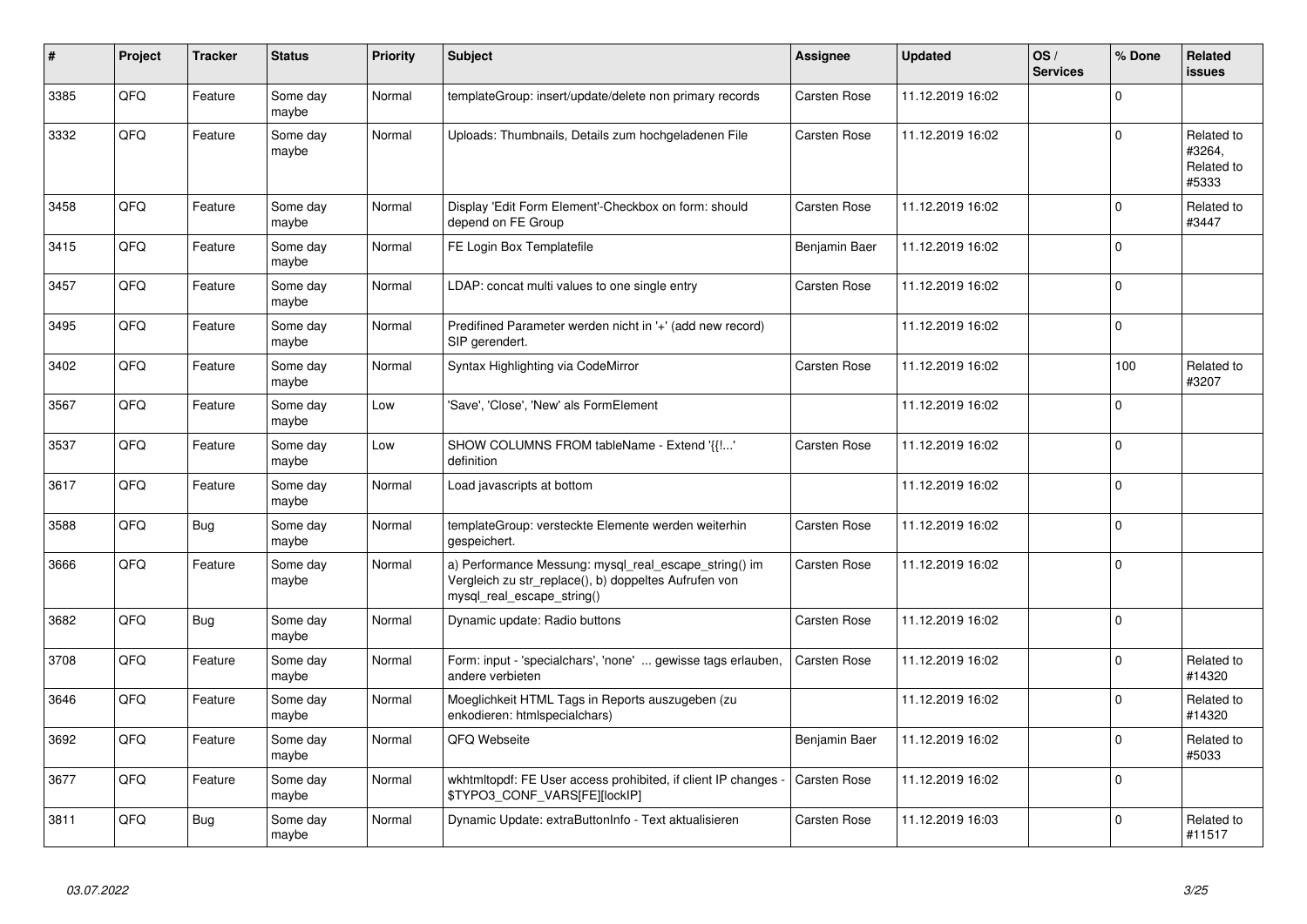| #    | Project | <b>Tracker</b> | <b>Status</b>     | <b>Priority</b> | <b>Subject</b>                                                                                                                                           | <b>Assignee</b>     | <b>Updated</b>   | OS/<br><b>Services</b> | % Done      | Related<br><b>issues</b>                    |
|------|---------|----------------|-------------------|-----------------|----------------------------------------------------------------------------------------------------------------------------------------------------------|---------------------|------------------|------------------------|-------------|---------------------------------------------|
| 3750 | QFQ     | <b>Bug</b>     | Some day<br>maybe | Normal          | FE in a row: if one violates check, all are red                                                                                                          | Carsten Rose        | 11.12.2019 16:03 |                        | $\Omega$    |                                             |
| 3879 | QFQ     | Feature        | Some day<br>maybe | Normal          | Form 'FormElement': Beim Feld 'name' rechts in der Notiz<br>einen Link einblenden - a) aktuelle Definition anzeigen, b)<br>Spalte in der Tabelle anlegen |                     | 11.12.2019 16:03 |                        | $\Omega$    |                                             |
| 3878 | QFQ     | Feature        | Some day<br>maybe | Normal          | Form 'FormElement': Spalte 'name' typeAhead mit<br>Spaltennamen der Primarytable.                                                                        |                     | 11.12.2019 16:03 |                        | 0           |                                             |
| 3877 | QFQ     | Feature        | Some day<br>maybe | Normal          | FormEditor: die Felder die aktuell nicht gebraucht werden nur<br>auf readonly/disabled setzen (nicht ausblenden > das irritiert.                         | <b>Carsten Rose</b> | 11.12.2019 16:03 |                        | $\mathbf 0$ |                                             |
| 3905 | QFQ     | Feature        | Some day<br>maybe | Normal          | Documentation: Best Practice anhand eines Online<br>Bewerbungstools                                                                                      | Carsten Rose        | 11.12.2019 16:03 |                        | $\Omega$    |                                             |
| 3900 | QFQ     | Feature        | Some day<br>maybe | Normal          | Extend documentation of 'Copy / Paste'                                                                                                                   | Carsten Rose        | 11.12.2019 16:03 |                        | $\Omega$    | Related to<br>#3899                         |
| 3941 | QFQ     | Feature        | Some day<br>maybe | Normal          | sqlAfter: es sollten mehrere moeglich sein                                                                                                               | Carsten Rose        | 11.12.2019 16:03 |                        | $\Omega$    | Related to<br>#3942                         |
| 3882 | QFQ     | <b>Bug</b>     | Some day<br>maybe | Normal          | templateGroup: disable 'add' if limit is reached - funktioniert<br>nicht wenn bereits records existierten                                                | Carsten Rose        | 11.12.2019 16:03 |                        | 0 I         |                                             |
| 3895 | QFQ     | <b>Bug</b>     | Some day<br>maybe | Normal          | typeahead pedantic: on lehrkredit Idap webpass - if only one<br>person is in dropdown, such person can't be selected                                     | Carsten Rose        | 11.12.2019 16:03 |                        | $\Omega$    |                                             |
| 3942 | QFQ     | Feature        | Some day<br>maybe | Normal          | Action Elemente: neu generierte IDs via FE weitergeben                                                                                                   | Carsten Rose        | 11.12.2019 16:03 |                        | $\Omega$    | Related to<br>#3941                         |
| 3947 | QFQ     | Feature        | Some day<br>maybe | Normal          | Attack detectect: logout current user                                                                                                                    | Carsten Rose        | 11.12.2019 16:03 |                        | $\Omega$    | Related to<br>#5458,<br>Related to<br>#6299 |
| 4008 | QFQ     | <b>Bug</b>     | Some day<br>maybe | Normal          | FormElemen.type=sendmail: wrong 'TO' if 'real<br>name <rea@mail.to>' is used</rea@mail.to>                                                               | Carsten Rose        | 11.12.2019 16:03 |                        | $\Omega$    |                                             |
| 3991 | QFQ     | Feature        | Some day<br>maybe | Normal          | report: Columnname '_skipWrap' skips 'fbeg', 'fend'                                                                                                      | Carsten Rose        | 11.12.2019 16:03 |                        | 0           |                                             |
| 4027 | QFQ     | Feature        | Some day<br>maybe | Normal          | Missing: orange 'check' / 'bullet'                                                                                                                       |                     | 11.12.2019 16:03 |                        | $\mathbf 0$ |                                             |
| 4026 | QFQ     | Feature        | Some day<br>maybe | Normal          | sqlLog.sql: log number of FE.id                                                                                                                          | Carsten Rose        | 11.12.2019 16:03 |                        | $\Omega$    | Related to<br>#5458                         |
| 4197 | QFQ     | Feature        | Some day<br>maybe | Normal          | Unit Test fuer JSON Stream von QuickFormQuery.php ><br>doForm()                                                                                          | Carsten Rose        | 11.12.2019 16:03 |                        | $\Omega$    |                                             |
| 4122 | QFQ     | <b>Bug</b>     | Some day<br>maybe | Normal          | file: Render Mode hat keinen Effekt                                                                                                                      |                     | 11.12.2019 16:03 |                        | $\Omega$    |                                             |
| 4138 | QFQ     | <b>Bug</b>     | Some day<br>maybe | Normal          | style fehlt                                                                                                                                              |                     | 11.12.2019 16:03 |                        | 0           |                                             |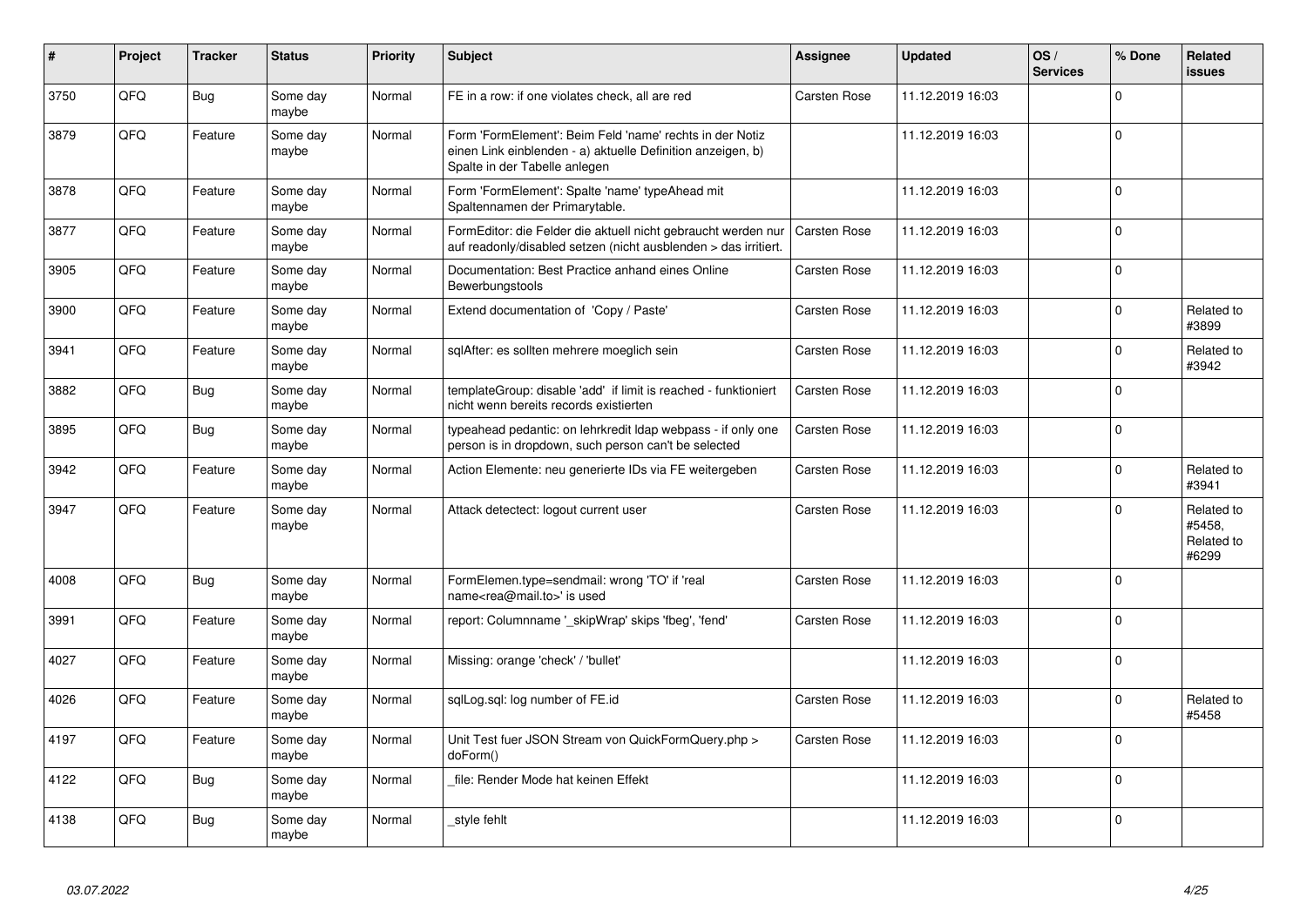| #    | Project | <b>Tracker</b> | <b>Status</b>     | <b>Priority</b> | <b>Subject</b>                                                                                                     | Assignee            | <b>Updated</b>   | OS/<br><b>Services</b> | % Done      | Related<br>issues                           |
|------|---------|----------------|-------------------|-----------------|--------------------------------------------------------------------------------------------------------------------|---------------------|------------------|------------------------|-------------|---------------------------------------------|
| 4293 | QFQ     | <b>Bug</b>     | Some day<br>maybe | Normal          | Download broken if token 'd:' is missing - but no error<br>message                                                 | Carsten Rose        | 11.12.2019 16:03 |                        | $\Omega$    | Related to<br>#7514                         |
| 4259 | QFQ     | Feature        | Some day<br>maybe | Normal          | Instant trigger a cron job                                                                                         | Carsten Rose        | 11.12.2019 16:03 |                        | $\Omega$    |                                             |
| 1510 | QFQ     | Feature        | Some day<br>maybe | Normal          | jquery von google laden, falls das nicht geht lokal                                                                |                     | 11.12.2019 16:03 |                        | $\Omega$    |                                             |
| 1253 | QFQ     | Feature        | Some day<br>maybe | Normal          | QF: Colorpicker                                                                                                    |                     | 11.12.2019 16:03 |                        | $\Omega$    |                                             |
| 1251 | QFQ     | Feature        | Some day<br>maybe | Normal          | QF: Combo                                                                                                          |                     | 11.12.2019 16:03 |                        | $\Omega$    |                                             |
| 1623 | QFQ     | Feature        | Some day<br>maybe | Normal          | RealURL                                                                                                            |                     | 11.12.2019 16:03 |                        | 30          |                                             |
| 1946 | QFQ     | Feature        | Some day<br>maybe | Normal          | Kontrolle ob der ReadOnly Modus bei den<br>Formularelementen korrekt implementiert ist                             | <b>Carsten Rose</b> | 11.12.2019 16:03 |                        | $\Omega$    |                                             |
| 1635 | QFQ     | Feature        | Some day<br>maybe | Normal          | QFQ Extension content record: weitere Optionen einblenden.                                                         | Carsten Rose        | 11.12.2019 16:03 |                        | $\Omega$    |                                             |
| 2084 | QFQ     | Feature        | Some day<br>maybe | Normal          | Mailto mit encryption: Subrecord                                                                                   | Carsten Rose        | 11.12.2019 16:03 |                        | $\Omega$    | Related to<br>#2082                         |
| 2063 | QFQ     | <b>Bug</b>     | Some day<br>maybe | Normal          | Pills auf 'inaktiv' setzen falls keine Element auf dem Pill<br>sichtbar sind.                                      | Benjamin Baer       | 11.12.2019 16:03 |                        | $\Omega$    | Related to<br>#3752                         |
| 2995 | QFQ     | Feature        | Some day<br>maybe | Normal          | Dropdown JQuery Plugin: 'chosen' - Moeglichkeit um Select<br>Listen mehr Funktion zu geben. Kein Bootstrap noetig. | Carsten Rose        | 11.12.2019 16:03 |                        | $\Omega$    |                                             |
| 2950 | QFQ     | Feature        | Some day<br>maybe | Normal          | Inhalt QFQ Records als File                                                                                        |                     | 11.12.2019 16:03 |                        | $\mathbf 0$ |                                             |
| 3130 | QFQ     | <b>Bug</b>     | Some day<br>maybe | Normal          | Debug Info's nicht korrekt nach 'New > Save'.                                                                      | Carsten Rose        | 11.12.2019 16:03 |                        | $\Omega$    | Related to<br>#3253                         |
| 3216 | QFQ     | Feature        | Some day<br>maybe | Normal          | dynamic update für checkbox label2                                                                                 | Carsten Rose        | 11.12.2019 16:03 |                        | $\Omega$    | Related to<br>#2081                         |
| 3267 | QFQ     | Feature        | Some day<br>maybe | Normal          | 2 Forms auf einer Seite: real + Read only                                                                          | Carsten Rose        | 11.12.2019 16:03 |                        | $\Omega$    |                                             |
| 2361 | QFQ     | Feature        | New               | Normal          | Logging wer/wann/wo welches Formular aufgerufen hat                                                                | Carsten Rose        | 11.12.2019 16:15 |                        | $\Omega$    | Related to<br>#4432,<br>Related to<br>#7480 |
| 4023 | QFQ     | Feature        | New               | Normal          | prepared statements - FE action: salveld, sqllnsert,<br>sqlUpdate, sqlDelete, sqlBefore, sqlAfter                  | Carsten Rose        | 11.12.2019 16:15 |                        | $\Omega$    |                                             |
| 4756 | QFQ     | <b>Bug</b>     | <b>New</b>        | Normal          | Form dirty even nothing changes                                                                                    | Carsten Rose        | 11.12.2019 16:16 |                        | $\mathbf 0$ |                                             |
| 6602 | QFQ     | Feature        | New               | Normal          | Formlet: in Report auf Mausklick ein mini-form oeffnen                                                             | Carsten Rose        | 11.12.2019 16:16 |                        | $\Omega$    |                                             |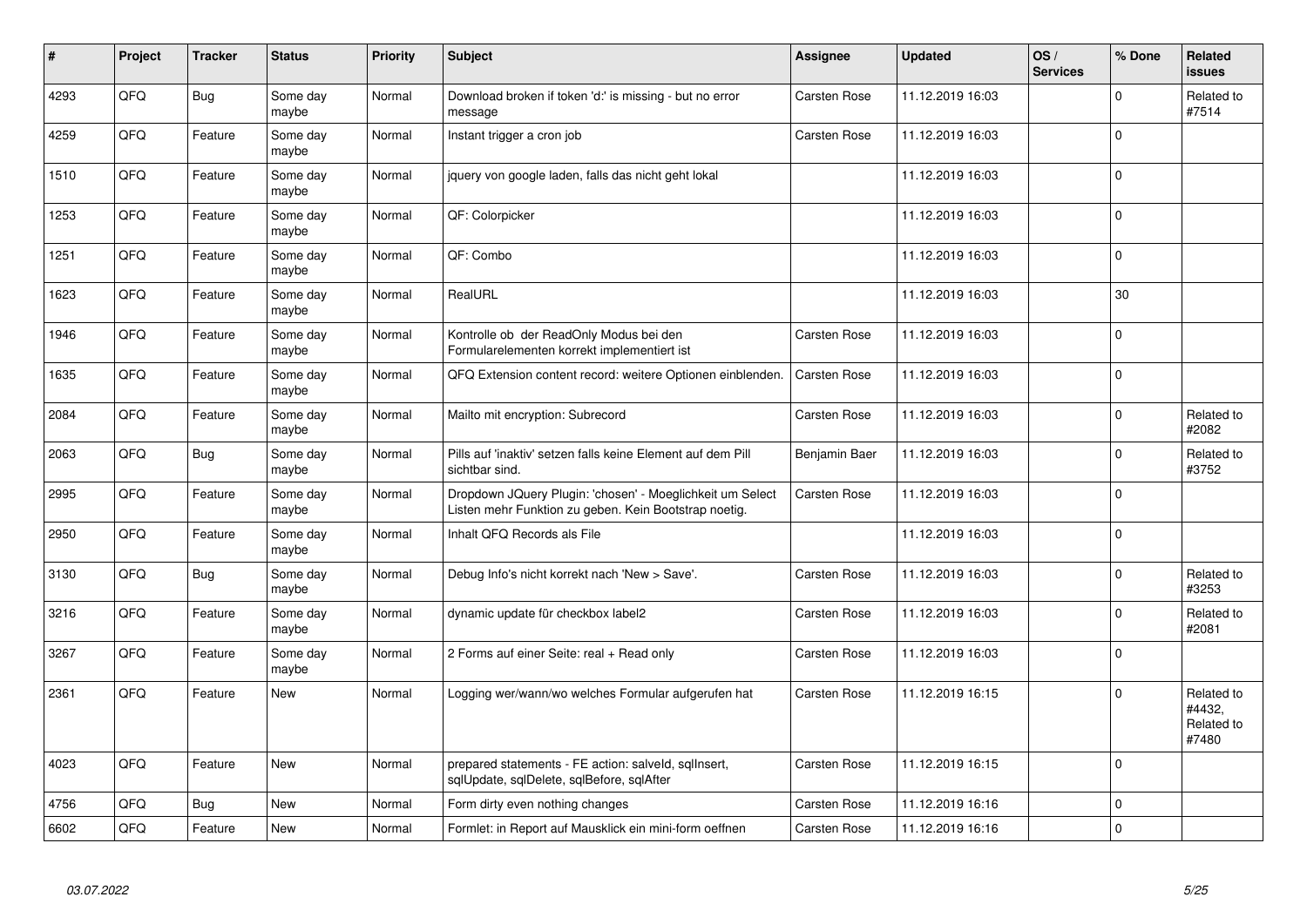| #    | <b>Project</b> | <b>Tracker</b> | <b>Status</b> | <b>Priority</b> | <b>Subject</b>                                                                                                                        | Assignee     | <b>Updated</b>   | OS/<br><b>Services</b> | % Done      | Related<br>issues   |
|------|----------------|----------------|---------------|-----------------|---------------------------------------------------------------------------------------------------------------------------------------|--------------|------------------|------------------------|-------------|---------------------|
| 7480 | QFQ            | Feature        | <b>New</b>    | Normal          | Record History (Undo / Redo)                                                                                                          | Carsten Rose | 11.12.2019 16:16 |                        | $\Omega$    | Related to<br>#2361 |
| 8702 | QFQ            | Feature        | New           | Normal          | Load Record which is locked: missing user info                                                                                        | Carsten Rose | 11.12.2019 16:16 |                        | 0           | Related to<br>#9789 |
| 9777 | QFQ            | Feature        | New           | Normal          | Logging QFQ Variables                                                                                                                 | Carsten Rose | 16.12.2019 17:17 |                        | 0           |                     |
| 9853 | QFQ            | Feature        | New           | Normal          | Check das SQL / QFQ / Mail Logfile geschrieben wird                                                                                   |              | 09.01.2020 11:15 |                        | $\mathbf 0$ |                     |
| 9927 | QFQ            | Feature        | New           | Normal          | QFQ Update: a) Update nur machen wenn BE User<br>eingeloggt ist., b) Bei Fehler genaue Meldung welcher<br>Updateschritt Probleme hat. | Carsten Rose | 22.01.2020 12:59 |                        | $\mathbf 0$ |                     |
| 7660 | QFQ            | Feature        | New           | Normal          | IMAP: import mails to DB, move / delete mails                                                                                         | Carsten Rose | 01.02.2020 09:52 |                        | $\mathbf 0$ |                     |
| 5782 | QFQ            | Feature        | New           | Normal          | NextCloud API                                                                                                                         | Carsten Rose | 01.02.2020 10:02 |                        | $\mathbf 0$ |                     |
| 7920 | QFQ            | Feature        | <b>New</b>    | Normal          | FE: Syntax Highlight, Zeinlenumbruch                                                                                                  | Carsten Rose | 01.02.2020 10:03 |                        | $\mathbf 0$ |                     |
| 5942 | QFQ            | Feature        | Priorize      | Normal          | 'L' and 'type': append to links, generate via '_link' by using 'u:'                                                                   | Carsten Rose | 01.02.2020 10:13 |                        | $\Omega$    |                     |
| 3782 | QFQ            | <b>Bug</b>     | Priorize      | Normal          | Bei fehlerhafter Eingabe (z.B. Datum) sollte das erwartete<br>Format angezeigt werden                                                 | Carsten Rose | 01.02.2020 10:13 |                        | $\mathbf 0$ |                     |
| 7217 | QFQ            | Feature        | Priorize      | Normal          | Download: notice User if `_sip=?` is missing                                                                                          | Carsten Rose | 01.02.2020 10:13 |                        | $\mathbf 0$ |                     |
| 6998 | QFQ            | Feature        | Priorize      | Normal          | Form: with debug=on show column information as tooltip of<br>column label                                                             | Carsten Rose | 01.02.2020 10:13 |                        | $\Omega$    |                     |
| 7290 | QFQ            | Feature        | Priorize      | Normal          | FormEditor: title as textarea if LEN(title)>60                                                                                        | Carsten Rose | 01.02.2020 10:13 |                        | $\mathbf 0$ | Blocked by<br>#7682 |
| 7522 | QFQ            | Feature        | Priorize      | Normal          | Inserting default index.html to folder (Avoid Apache Indexing)                                                                        | Carsten Rose | 01.02.2020 10:13 |                        | $\mathbf 0$ |                     |
| 6574 | QFQ            | <b>Bug</b>     | Priorize      | Normal          | qfq.log: Fehlermeldung wurde angezeigt, aber nicht geloggt                                                                            | Carsten Rose | 01.02.2020 10:13 |                        | $\mathbf 0$ |                     |
| 7616 | QFQ            | Bug            | Priorize      | Normal          | Selectlist with Enum & Dynamic Update                                                                                                 | Carsten Rose | 01.02.2020 10:13 |                        | $\mathbf 0$ |                     |
| 7630 | QFQ            | Feature        | Priorize      | Normal          | detailed error message for simple upload                                                                                              | Carsten Rose | 01.02.2020 10:13 |                        | $\mathbf 0$ |                     |
| 8585 | QFQ            | Feature        | Priorize      | Normal          | Enhance Error message for 'unknown form'                                                                                              | Carsten Rose | 01.02.2020 10:13 |                        | $\mathbf 0$ |                     |
| 8584 | QFQ            | Feature        | Priorize      | Normal          | FE 'Action' - never assign to Container (except Template)<br>Group)                                                                   | Carsten Rose | 01.02.2020 10:13 |                        | $\mathbf 0$ |                     |
| 7656 | QFQ            | <b>Bug</b>     | Priorize      | Normal          | FE with required, 'pattern' and 'extraButtonLock': always<br>complain about missing value                                             | Carsten Rose | 01.02.2020 10:13 |                        | $\Omega$    |                     |
| 8037 | QFQ            | Bug            | Priorize      | Normal          | FE.type=upload (advanced mode): {{slaveId:V}} missing<br>during dynamic update                                                        | Carsten Rose | 01.02.2020 10:13 |                        | 0           |                     |
| 8034 | QFQ            | Feature        | Priorize      | Normal          | FormElement 'data': 22.22.2222 should not be accepted                                                                                 | Carsten Rose | 01.02.2020 10:13 |                        | $\mathbf 0$ |                     |
| 9862 | QFQ            | <b>Bug</b>     | Priorize      | Normal          | Failed writing to sql mail qfq.log should throw an exception                                                                          | Carsten Rose | 01.02.2020 10:13 |                        | 0           |                     |
| 9900 | QFG            | Feature        | Priorize      | Normal          | Generic API Call: tt-content record >> JSON                                                                                           | Carsten Rose | 01.02.2020 10:13 |                        | 0           |                     |
| 9947 | QFG            | Bug            | Priorize      | Normal          | Unwanted error message if missing 'typeAheadSqlPrefetch'                                                                              | Carsten Rose | 01.02.2020 10:13 |                        | $\pmb{0}$   |                     |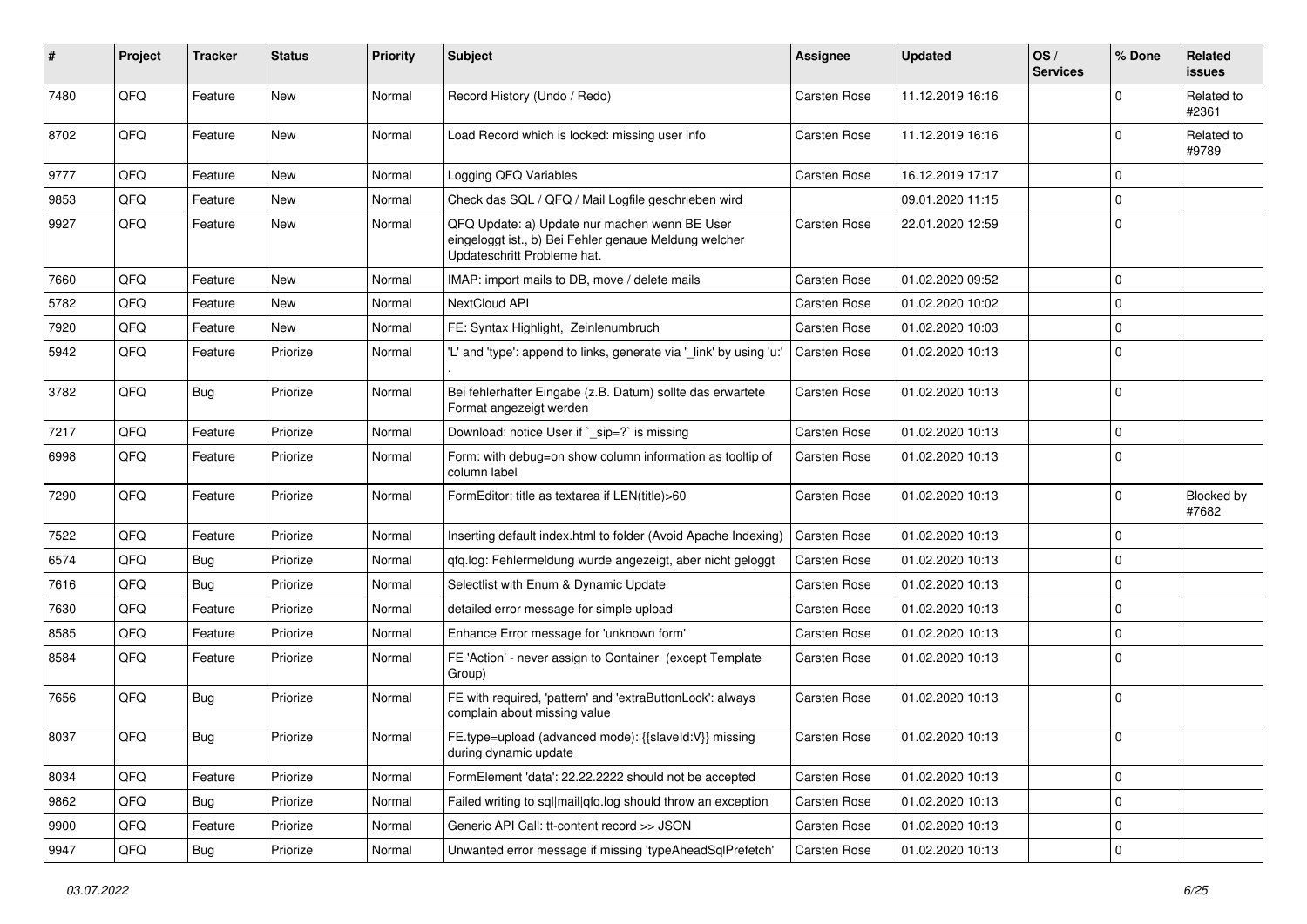| #     | Project | <b>Tracker</b> | <b>Status</b>     | <b>Priority</b> | <b>Subject</b>                                                                                                       | <b>Assignee</b>     | <b>Updated</b>   | OS/<br><b>Services</b> | % Done      | Related<br>issues   |
|-------|---------|----------------|-------------------|-----------------|----------------------------------------------------------------------------------------------------------------------|---------------------|------------------|------------------------|-------------|---------------------|
| 9975  | QFQ     | <b>Bug</b>     | Priorize          | Normal          | Dropdown Menu: 'r:3' broken                                                                                          | Carsten Rose        | 01.02.2020 10:13 |                        | $\mathbf 0$ |                     |
| 9983  | QFQ     | Feature        | New               | Normal          | Report Notation: new keyword 'range'                                                                                 | Carsten Rose        | 01.02.2020 15:55 |                        | $\mathbf 0$ |                     |
| 9024  | QFQ     | Bug            | Some day<br>maybe | Normal          | QFQ Einarbeitung                                                                                                     |                     | 01.02.2020 15:56 |                        | $\mathbf 0$ |                     |
| 2643  | QFQ     | <b>Bug</b>     | Some day<br>maybe | Normal          | Zend / PHP Webinars anschauen                                                                                        | Carsten Rose        | 01.02.2020 15:56 |                        | $\mathbf 0$ |                     |
| 9773  | QFQ     | Bug            | New               | Normal          | form.parameter.formModeGlobal=requiredOff                                                                            | Carsten Rose        | 01.02.2020 15:56 |                        | 0           |                     |
| 9898  | QFQ     | Bug            | Feedback          | Normal          | Formular trotz Timeout gespeichert                                                                                   | Benjamin Baer       | 01.02.2020 15:56 |                        | $\mathbf 0$ |                     |
| 9535  | QFQ     | <b>Bug</b>     | Feedback          | Normal          | Report:  AS '_vertical' - column to wide - vertical >> rot45,<br>rot90                                               | Benjamin Baer       | 01.02.2020 15:56 |                        | 0           |                     |
| 9855  | QFQ     | <b>Bug</b>     | <b>New</b>        | Normal          | <b>Required Check</b>                                                                                                |                     | 01.02.2020 15:56 |                        | $\mathbf 0$ |                     |
| 10014 | QFQ     | Feature        | New               | Normal          | Manual.rst: describe behaviour and process order of<br>fillStoreVar, slaveId, sqlBefore,                             | Carsten Rose        | 01.02.2020 22:31 |                        | $\mathbf 0$ |                     |
| 9928  | QFQ     | Feature        | Priorize          | Normal          | SpecialColumnName: a) Deprecated: ' AS "_+tag " ', b)<br>New: ' AS "_ <tag1><tag2>"'</tag2></tag1>                   | Carsten Rose        | 01.02.2020 23:17 |                        | $\Omega$    | Related to<br>#9929 |
| 8277  | QFQ     | Feature        | Priorize          | Normal          | fe.parameter.default=                                                                                                | Carsten Rose        | 01.02.2020 23:17 |                        | 0           | Related to<br>#8113 |
| 9968  | QFQ     | Feature        | Priorize          | Normal          | Tooltip in Links for Developer                                                                                       | Carsten Rose        | 01.02.2020 23:17 |                        | 0           |                     |
| 4092  | QFQ     | Bug            | Some day<br>maybe | Normal          | 1) Logging verbessern wann welches FE warum ausgefuehrt<br>wird, 2) Documentation: Best Practice Template Group      | <b>Carsten Rose</b> | 01.02.2020 23:19 |                        | $\mathbf 0$ | Related to<br>#3504 |
| 4583  | QFQ     | Bug            | Some day<br>maybe | Normal          | Dynamic Update bei TypeAhead Feldern                                                                                 | Carsten Rose        | 01.02.2020 23:19 |                        | $\Omega$    |                     |
| 4528  | QFQ     | <b>Bug</b>     | Some day<br>maybe | Normal          | extraButtonLock mit SQLAhead Bug                                                                                     | Carsten Rose        | 01.02.2020 23:19 |                        | $\mathbf 0$ |                     |
| 3613  | QFQ     | <b>Bug</b>     | Some day<br>maybe | Normal          | note /note unchecked -> note div (col-md) wird weiterhin<br>gerendert                                                | Elias Villiger      | 01.02.2020 23:19 |                        | 100         |                     |
| 4869  | QFQ     | Feature        | Some day<br>maybe | Normal          | Dynamic Update (show, hide, readonly?, required?) for<br><b>Template Group Elements</b>                              | Carsten Rose        | 01.02.2020 23:19 |                        | 0           | Related to<br>#4865 |
| 5132  | QFQ     | Feature        | Some day<br>maybe | Normal          | Error Message sendmail missing attachment: more details                                                              | Carsten Rose        | 01.02.2020 23:19 |                        | 0           |                     |
| 5021  | QFQ     | <b>Bug</b>     | Some day<br>maybe | Normal          | FE.typ=extra - during save displays error 'datum2' already<br>filled in STORE SIP - the value is stored nevertheless | Carsten Rose        | 01.02.2020 23:19 |                        | $\mathbf 0$ | Related to<br>#3875 |
| 4872  | QFQ     | Feature        | Some day<br>maybe | Normal          | Fields of Typo3 page available in STORE_TYPO3                                                                        | Carsten Rose        | 01.02.2020 23:19 |                        | 0           |                     |
| 5389  | QFQ     | Feature        | Some day<br>maybe | Normal          | QFQ Design: Multline label / note                                                                                    | Benjamin Baer       | 01.02.2020 23:19 |                        | 0           |                     |
| 4606  | QFG     | Feature        | Some day<br>maybe | Normal          | link: qualifier to render bootstrap button                                                                           | Carsten Rose        | 01.02.2020 23:19 |                        | 0           |                     |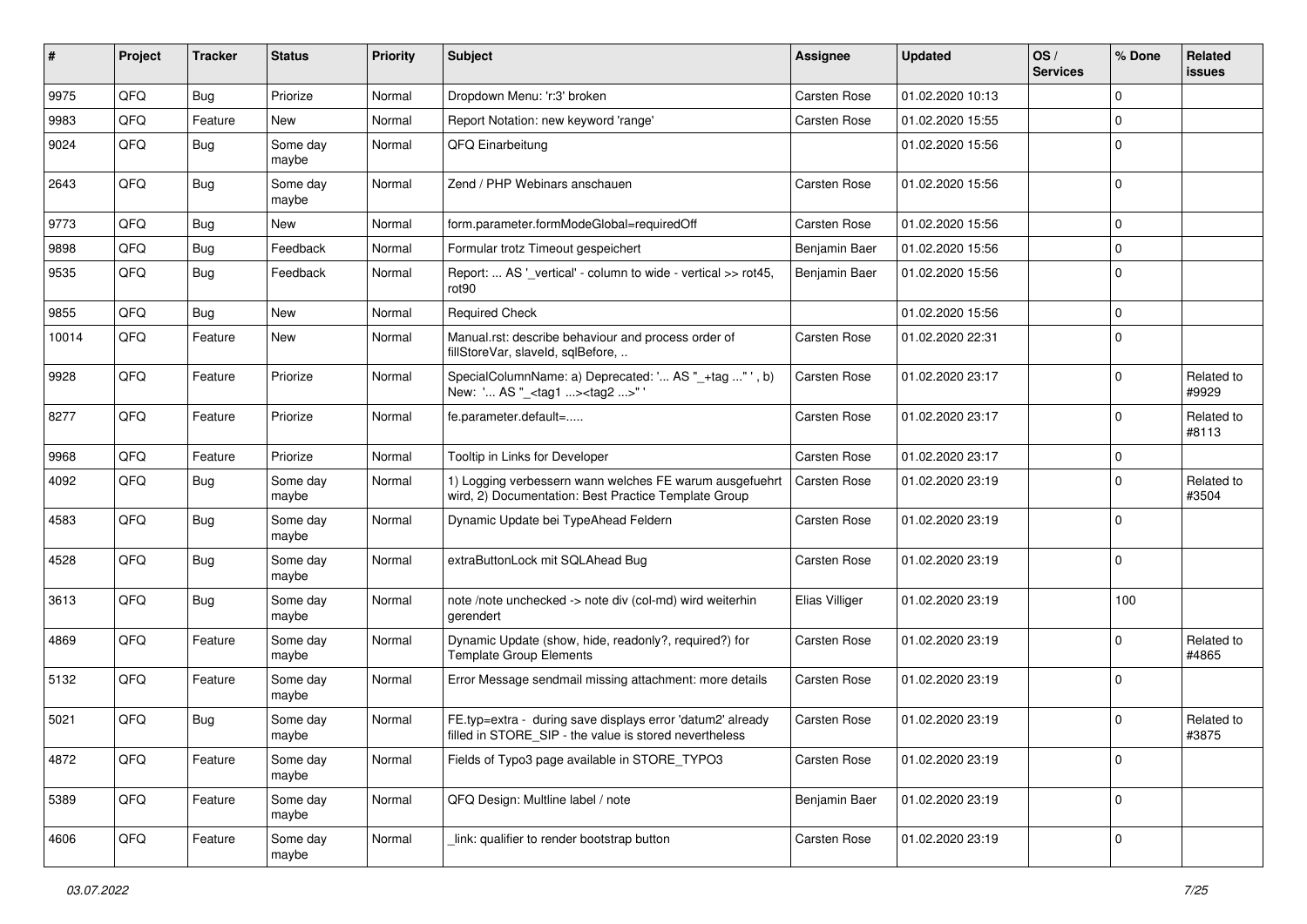| #    | Project | <b>Tracker</b> | <b>Status</b>     | <b>Priority</b> | <b>Subject</b>                                                                   | <b>Assignee</b> | <b>Updated</b>   | OS/<br><b>Services</b> | % Done      | Related<br>issues   |
|------|---------|----------------|-------------------|-----------------|----------------------------------------------------------------------------------|-----------------|------------------|------------------------|-------------|---------------------|
| 5768 | QFQ     | <b>Bug</b>     | Some day<br>maybe | Normal          | {{pageLanguage:T}}' missing if QFQ is called via api                             | Carsten Rose    | 01.02.2020 23:19 |                        | $\Omega$    |                     |
| 5579 | QFQ     | Feature        | Some day<br>maybe | Normal          | Enhance Doc / Presentation: variable type 'link column type'                     | Carsten Rose    | 01.02.2020 23:19 |                        | $\mathbf 0$ |                     |
| 5877 | QFQ     | <b>Bug</b>     | Some day<br>maybe | Normal          | FE.type=note:bsColumn strange behaviour                                          |                 | 01.02.2020 23:19 |                        | $\Omega$    |                     |
| 5557 | QFQ     | <b>Bug</b>     | Some day<br>maybe | Normal          | Form load: STORE RECORD filled, but should be empty                              | Carsten Rose    | 01.02.2020 23:19 |                        | $\Omega$    |                     |
| 5852 | QFQ     | Feature        | Some day<br>maybe | Normal          | Logging: mail.log / sql.log - im FE anzeigen und via AJAX<br>aktualisieren       | Carsten Rose    | 01.02.2020 23:19 |                        | $\Omega$    | Related to<br>#5885 |
| 5805 | QFQ     | Feature        | Some day<br>maybe | Normal          | TypeAHead SQL value instead of key stored                                        |                 | 01.02.2020 23:19 |                        | $\mathbf 0$ | Related to<br>#5444 |
| 5706 | QFQ     | <b>Bug</b>     | Some day<br>maybe | Normal          | upload: fileDestination needs to be sanatized                                    | Carsten Rose    | 01.02.2020 23:19 |                        | $\Omega$    |                     |
| 7100 | QFQ     | Feature        | Some day<br>maybe | Normal          | Download: log access, max downloads, time limit                                  |                 | 01.02.2020 23:19 |                        | $\Omega$    |                     |
| 5893 | QFQ     | Feature        | Some day<br>maybe | Normal          | Edit on double-click                                                             |                 | 01.02.2020 23:19 |                        | $\Omega$    | Related to<br>#5894 |
| 5923 | QFQ     | Feature        | Some day<br>maybe | Normal          | fillStoreSystemBySqlLate                                                         |                 | 01.02.2020 23:19 |                        | $\mathbf 0$ |                     |
| 5983 | QFQ     | Feature        | Some day<br>maybe | Normal          | Form Submit (save & update): normalize date/-time FE                             | Carsten Rose    | 01.02.2020 23:19 |                        | $\Omega$    |                     |
| 6084 | QFQ     | Feature        | Some day<br>maybe | Normal          | New escape type: 'D' - convert date                                              |                 | 01.02.2020 23:19 |                        | $\mathbf 0$ |                     |
| 5895 | QFQ     | Feature        | Some day<br>maybe | Normal          | Tutorial: List of all QFQ Features                                               |                 | 01.02.2020 23:19 |                        | $\mathbf 0$ |                     |
| 6704 | QFQ     | Feature        | Some day<br>maybe | Normal          | Upload Mode: Bilder in Notizen rechts sollen aktuellen<br>Upload repräsentieren. |                 | 01.02.2020 23:19 |                        | $\mathbf 0$ | Related to<br>#3264 |
| 5991 | QFQ     | <b>Bug</b>     | Some day<br>maybe | Normal          | URLs with ' ' or long parameter are problematic                                  | Carsten Rose    | 01.02.2020 23:19 |                        | $\mathbf 0$ |                     |
| 8522 | QFQ     | Feature        | Some day<br>maybe | Normal          | build QFQ - npm warnings                                                         | Benjamin Baer   | 01.02.2020 23:19 |                        | 50          |                     |
| 7921 | QFQ     | Feature        | Some day<br>maybe | Normal          | Rest API Export: URL kuerzer machen                                              |                 | 01.02.2020 23:19 |                        | $\mathbf 0$ |                     |
| 7281 | QFQ     | <b>Bug</b>     | Some day<br>maybe | Normal          | Subrecords: on large screen separator line too short                             |                 | 01.02.2020 23:19 |                        | $\mathbf 0$ |                     |
| 8056 | QFQ     | Feature        | Some day<br>maybe | Normal          | Termin Organisation (Reservation)                                                |                 | 01.02.2020 23:19 |                        | $\Omega$    | Related to<br>#8658 |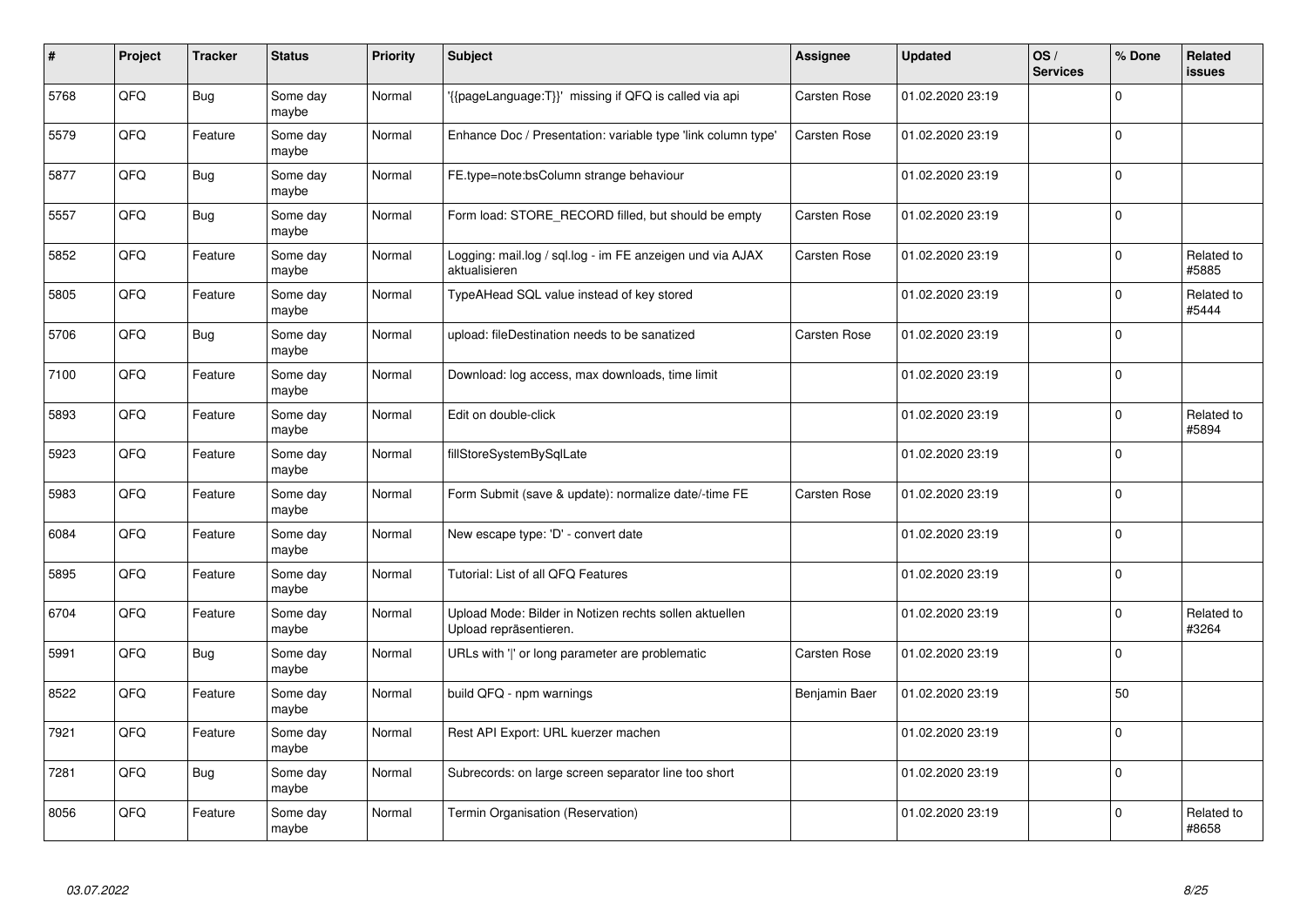| #    | Project | <b>Tracker</b> | <b>Status</b>     | <b>Priority</b> | <b>Subject</b>                                                                                                                                           | <b>Assignee</b>     | <b>Updated</b>   | OS/<br><b>Services</b> | % Done      | Related<br><b>issues</b>                    |
|------|---------|----------------|-------------------|-----------------|----------------------------------------------------------------------------------------------------------------------------------------------------------|---------------------|------------------|------------------------|-------------|---------------------------------------------|
| 4651 | QFQ     | Bug            | Some day<br>maybe | Normal          | "Loading document" Modal wird angezeigt bei uzhcd type=2<br>Ansicht                                                                                      | <b>Carsten Rose</b> | 01.02.2020 23:20 |                        | 0           |                                             |
| 4330 | QFQ     | Feature        | Some day<br>maybe | Normal          | Error Message: report missing {{ / }} in sqlUpdate, sqlInsert,<br>sqlDelete, sqlAfter, sqlBefore in FE action elements.                                  | <b>Carsten Rose</b> | 01.02.2020 23:20 |                        | $\mathbf 0$ |                                             |
| 4328 | QFQ     | <b>Bug</b>     | Some day<br>maybe | Normal          | Error Message: Show FE name/number on problems in FE                                                                                                     | Carsten Rose        | 01.02.2020 23:20 |                        | 0           |                                             |
| 4433 | QFQ     | Feature        | Some day<br>maybe | Normal          | Log when SIP will be destroyed by QFQ for any (security)<br>reason                                                                                       |                     | 01.02.2020 23:20 |                        | $\Omega$    | Related to<br>#4432,<br>Related to<br>#5458 |
| 4439 | QFQ     | Feature        | Some day<br>maybe | Normal          | Log: report all actions fired by an FE Element, incl. the<br>original directive (slaveld, sqlInsert, )                                                   |                     | 01.02.2020 23:20 |                        | 0           | Related to<br>#4432,<br>Related to<br>#5458 |
| 955  | QFQ     | Feature        | Some day<br>maybe | Normal          | QF: Notizen vor/nach dem Form                                                                                                                            |                     | 01.02.2020 23:20 |                        | $\Omega$    |                                             |
| 1234 | QFQ     | Feature        | Some day<br>maybe | Normal          | QF: Record numbering: Im Grid soll in Spalte 1 optional die<br>laufende Nummer der Records angezeigt werden.                                             |                     | 01.02.2020 23:20 |                        | $\Omega$    |                                             |
| 4435 | QFQ     | Feature        | Some day<br>maybe | Normal          | Report: striptags - specify allowed tags                                                                                                                 |                     | 01.02.2020 23:20 |                        | $\Omega$    |                                             |
| 4454 | QFQ     | <b>Bug</b>     | Some day<br>maybe | Normal          | Required Elements: multiple elements in a row - whole row<br>marked if only one input is empty.                                                          | Benjamin Baer       | 01.02.2020 23:20 |                        | $\Omega$    |                                             |
| 4398 | QFQ     | <b>Bug</b>     | Some day<br>maybe | Normal          | Typeahead: mouse click in a prefilled input opens a single<br>item dropdown with the current value - click on it seems to<br>set the value, not the key. | Benjamin Baer       | 01.02.2020 23:20 |                        | $\Omega$    | Related to<br>#4457                         |
| 5024 | QFQ     | Feature        | Some day<br>maybe | Normal          | Fabric: Generate PDF with edits                                                                                                                          | Benjamin Baer       | 01.02.2020 23:20 |                        | $\Omega$    | Related to<br>#10704                        |
| 5455 | QFQ     | Feature        | Some day<br>maybe | Normal          | Mail Redirects grld abhaengig                                                                                                                            |                     | 01.02.2020 23:20 |                        | $\Omega$    |                                             |
| 5428 | QFQ     | Feature        | Some day<br>maybe | Normal          | secure thumbnail: late render on access.                                                                                                                 | Carsten Rose        | 01.02.2020 23:20 |                        | $\mathbf 0$ |                                             |
| 4816 | QFQ     | Feature        | Some day<br>maybe | Normal          | Templates for QFQ Reports (Tables, Radios, )                                                                                                             |                     | 01.02.2020 23:20 |                        | $\mathbf 0$ |                                             |
| 4757 | QFQ     | Feature        | Some day<br>maybe | Normal          | Test subrecord: download links ok? Links ok?                                                                                                             | <b>Carsten Rose</b> | 01.02.2020 23:20 |                        | $\mathbf 0$ |                                             |
| 4652 | QFQ     | Feature        | Some day<br>maybe | Normal          | UZH CD: Weiterleitung auf benutzerdefinierte 403/404 Seite                                                                                               | <b>Carsten Rose</b> | 01.02.2020 23:20 |                        | $\mathbf 0$ |                                             |
| 5342 | QFG     | Feature        | Some day<br>maybe | Normal          | link - with HTML Attributes                                                                                                                              |                     | 01.02.2020 23:20 |                        | $\mathbf 0$ | Related to<br>#14077                        |
| 7101 | QFG     | <b>Bug</b>     | Some day<br>maybe | Normal          | 'form' in SIP and 'report' - breaks                                                                                                                      |                     | 01.02.2020 23:20 |                        | 0           |                                             |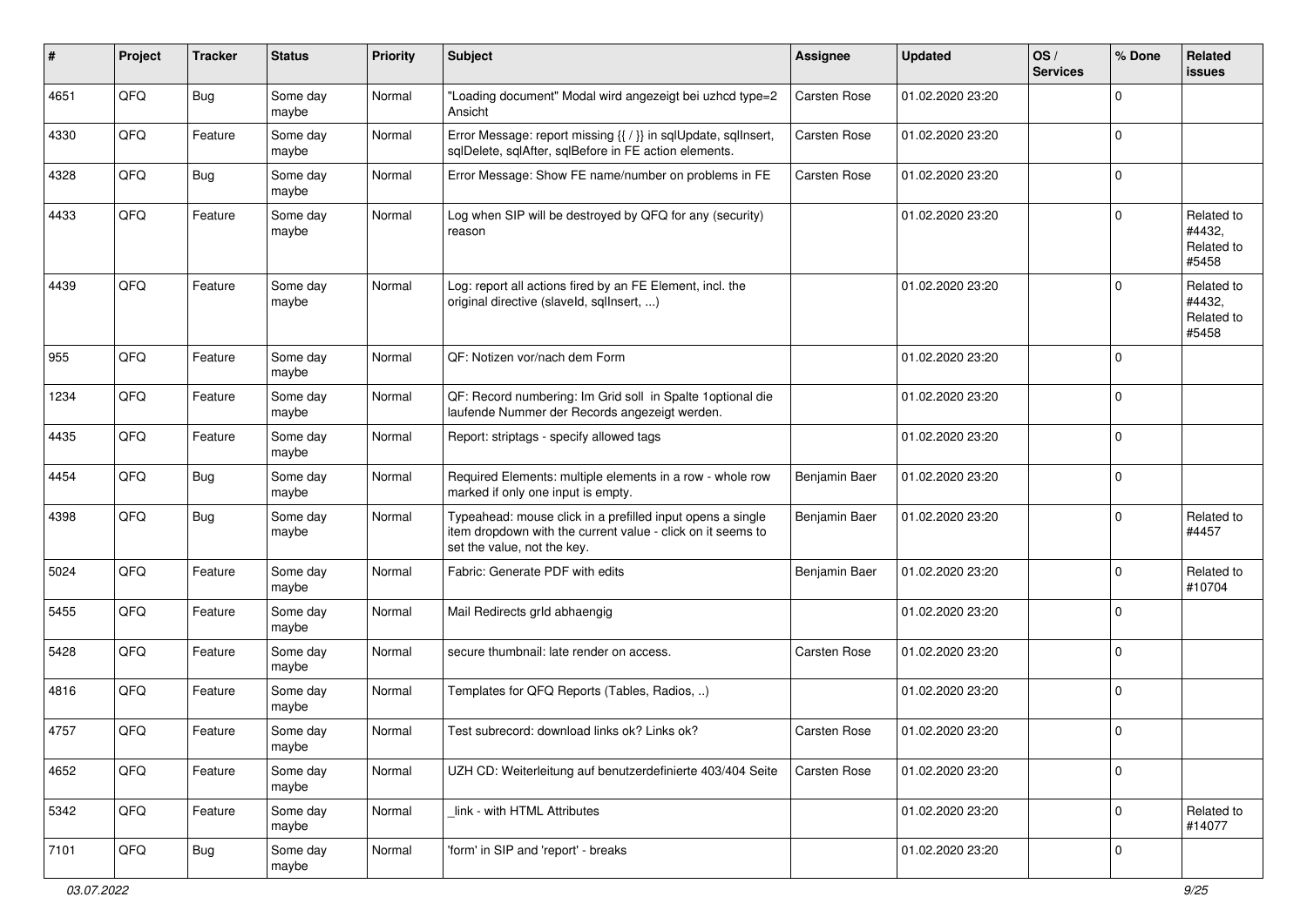| ∦    | Project | <b>Tracker</b> | <b>Status</b>     | <b>Priority</b> | <b>Subject</b>                                                                                                                                                | <b>Assignee</b>     | <b>Updated</b>   | OS/<br><b>Services</b> | % Done      | Related<br>issues                           |
|------|---------|----------------|-------------------|-----------------|---------------------------------------------------------------------------------------------------------------------------------------------------------------|---------------------|------------------|------------------------|-------------|---------------------------------------------|
| 5850 | QFQ     | Feature        | Some day<br>maybe | Normal          | Deployment: In QFQ Doc best practice fuer zeitgemaesses<br>Deployment beschreiben                                                                             |                     | 01.02.2020 23:20 |                        | $\Omega$    |                                             |
| 5851 | QFQ     | Feature        | Some day<br>maybe | Normal          | Queue System implementieren: MQTT, RabbitMQ                                                                                                                   |                     | 01.02.2020 23:20 |                        | $\Omega$    | Related to<br>#5715                         |
| 7402 | QFQ     | <b>Bug</b>     | Some day<br>maybe | Normal          | thumbnail cache: outdated picture when permission denied<br>and permission resolved.                                                                          |                     | 01.02.2020 23:20 |                        | $\Omega$    |                                             |
| 5665 | QFQ     | Feature        | Some day<br>maybe | Normal          | Versuch das '{{!' nicht mehr noetig ist.                                                                                                                      | Carsten Rose        | 01.02.2020 23:20 |                        | $\Omega$    | Related to<br>#7432,<br>Related to<br>#7434 |
| 4443 | QFQ     | Feature        | Some day<br>maybe | Normal          | Form: multiple secondary tables                                                                                                                               |                     | 01.02.2020 23:20 |                        | $\Omega$    |                                             |
| 4365 | QFQ     | Feature        | Some day<br>maybe | Normal          | Multi Language: new way of config                                                                                                                             | <b>Carsten Rose</b> | 01.02.2020 23:20 |                        | $\Omega$    |                                             |
| 4343 | QFQ     | Feature        | Some day<br>maybe | Normal          | Link: Classifier to add 'attributes'                                                                                                                          | Carsten Rose        | 01.02.2020 23:20 |                        | $\Omega$    | Related to<br>#14077                        |
| 4650 | QFQ     | Feature        | Some day<br>maybe | Normal          | Convert html to doc/rtf                                                                                                                                       | Carsten Rose        | 01.02.2020 23:20 |                        | $\Omega$    | Related to<br>#10704                        |
| 4627 | QFQ     | Feature        | Some day<br>maybe | Normal          | dbupdate: all tables - check 'create', 'modified' if it is possible<br>to change to default 'CURRENT_TIMESTAMP' and modified<br>'ON UPDATE CURRENT TIMESTAMP' |                     | 01.02.2020 23:20 |                        | $\Omega$    |                                             |
| 4536 | QFQ     | Feature        | Some day<br>maybe | Normal          | FE upload: problem with delete if mutliple uploads an<br>FE.name="                                                                                            |                     | 01.02.2020 23:20 |                        | $\Omega$    |                                             |
| 4659 | QFQ     | <b>Bug</b>     | Some day<br>maybe | Normal          | infoButtonExtra                                                                                                                                               | Carsten Rose        | 01.02.2020 23:20 |                        | $\Omega$    |                                             |
| 4626 | QFQ     | Feature        | Some day<br>maybe | Normal          | Mobile View: 'classBody=qfq-form-right' makes no sense                                                                                                        |                     | 01.02.2020 23:20 |                        | 0           |                                             |
| 4446 | QFQ     | Feature        | Some day<br>maybe | Normal          | New FE get same feldContainerId as last modifed FE                                                                                                            |                     | 01.02.2020 23:20 |                        | $\Omega$    |                                             |
| 4546 | QFQ     | <b>Bug</b>     | Some day<br>maybe | Normal          | NH: SIP storage is destroyed                                                                                                                                  |                     | 01.02.2020 23:20 |                        | $\Omega$    |                                             |
| 4640 | QFQ     | Feature        | Some day<br>maybe | Normal          | Rename System Forms                                                                                                                                           |                     | 01.02.2020 23:20 |                        | $\Omega$    |                                             |
| 4551 | QFG     | Feature        | Some day<br>maybe | Normal          | Set 'pills' via dynamicUpdate to show/hide/disabled                                                                                                           |                     | 01.02.2020 23:20 |                        | $\vert$ 0   | Related to<br>#3752                         |
| 4549 | QFQ     | <b>Bug</b>     | Some day<br>maybe | Normal          | TemplateGroups: FE.type SELECT loose selected value after Carsten Rose<br>save                                                                                |                     | 01.02.2020 23:20 |                        | $\mathbf 0$ | Related to<br>#4548,<br>Related to<br>#4771 |
| 4719 | QFQ     | Feature        | Some day<br>maybe | Normal          | Custom Message in Client in case of 'Browser tab close,<br>modification will be lost'                                                                         |                     | 01.02.2020 23:20 |                        | l 0         |                                             |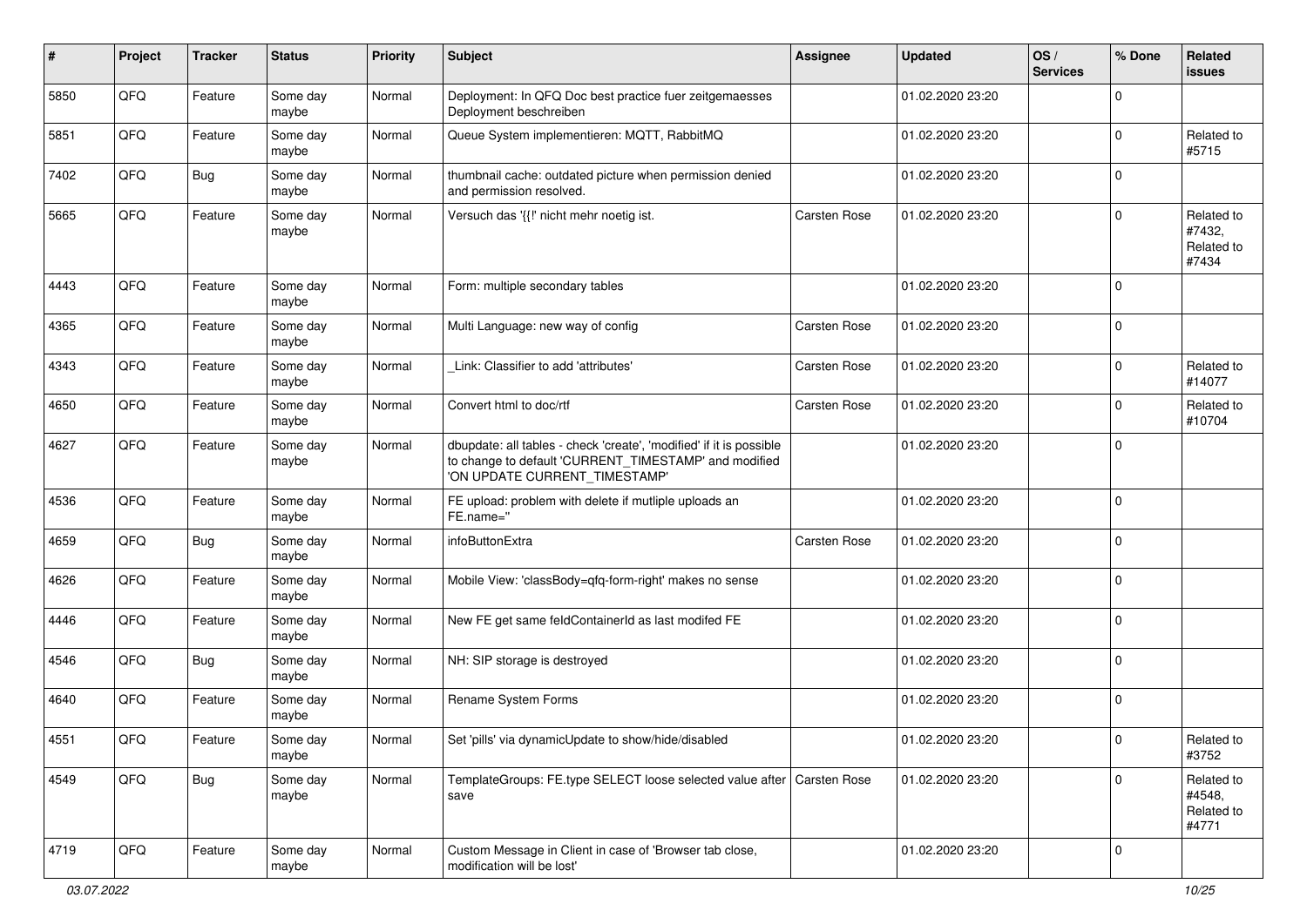| #    | Project | <b>Tracker</b> | <b>Status</b>     | <b>Priority</b> | <b>Subject</b>                                                                                        | <b>Assignee</b>     | <b>Updated</b>   | OS/<br><b>Services</b> | % Done         | Related<br>issues                              |
|------|---------|----------------|-------------------|-----------------|-------------------------------------------------------------------------------------------------------|---------------------|------------------|------------------------|----------------|------------------------------------------------|
| 5892 | QFQ     | Feature        | Some day<br>maybe | Normal          | QFQ should use T3 API to manipulate FE GROUP<br>membership                                            |                     | 01.02.2020 23:20 |                        | $\mathbf 0$    |                                                |
| 5480 | QFQ     | Feature        | Some day<br>maybe | Normal          | QFQ: Dokumentation mit Screenshots versehen                                                           | <b>Carsten Rose</b> | 01.02.2020 23:20 |                        | $\overline{0}$ | Related to<br>#9879                            |
| 4771 | QFQ     | <b>Bug</b>     | Some day<br>maybe | Normal          | qfq: select-down-values empty after save (edit-form for<br>program administrators)                    | Carsten Rose        | 01.02.2020 23:20 |                        | $\Omega$       | Related to<br>#4549, Has<br>duplicate<br>#4282 |
| 5452 | QFQ     | Feature        | Some day<br>maybe | Normal          | Thumbnails from PDF: bad quality                                                                      |                     | 01.02.2020 23:20 |                        | $\mathbf 0$    |                                                |
| 3547 | QFQ     | <b>Bug</b>     | New               | Normal          | FE of type 'note' causes writing of empty fields.                                                     | <b>Carsten Rose</b> | 01.02.2020 23:21 |                        | $\mathsf{O}$   |                                                |
| 3504 | QFQ     | Feature        | New               | Normal          | Logging: welche Action FEs werden wann wie ausgefuehrt                                                | <b>Carsten Rose</b> | 01.02.2020 23:21 |                        | $\mathbf 0$    | Related to<br>#5458,<br>Related to<br>#4092    |
| 5576 | QFQ     | <b>Bug</b>     | <b>New</b>        | Normal          | Using MySQL 'DROP' requires privilege - wich is not really<br>necessary.                              | Carsten Rose        | 01.02.2020 23:21 |                        | $\mathbf 0$    |                                                |
| 5131 | QFQ     | Feature        | New               | Normal          | Activate Spin Gear ('wait/busy' indicator) via LINK attribute                                         | <b>Carsten Rose</b> | 01.02.2020 23:21 |                        | 0              |                                                |
| 4250 | QFQ     | Feature        | New               | Normal          | AutoCron in QFQ via PHP                                                                               | Carsten Rose        | 01.02.2020 23:21 |                        | $\mathbf 0$    | Related to<br>#3292,<br>Related to<br>#3291    |
| 6292 | QFQ     | Feature        | New               | Normal          | Download: File speichern mit Hash aber original Filename in<br>der Datenbank vermerken fuer Downloads | <b>Carsten Rose</b> | 01.02.2020 23:21 |                        | $\Omega$       |                                                |
| 6462 | QFQ     | <b>Bug</b>     | <b>New</b>        | Normal          | File Upload: Nutzlose Fehlermeldung wenn Datei zu gross                                               | <b>Carsten Rose</b> | 01.02.2020 23:21 |                        | $\Omega$       | Related to<br>#6139                            |
| 6289 | QFQ     | Feature        | New               | Normal          | Form: Log                                                                                             | <b>Carsten Rose</b> | 01.02.2020 23:21 |                        | $\mathbf 0$    |                                                |
| 6437 | QFQ     | Feature        | <b>New</b>        | Normal          | Neuer Mode Button bei FormElementen                                                                   | Carsten Rose        | 01.02.2020 23:21 |                        | $\mathbf 0$    | Related to<br>#9668.<br>Blocked by<br>#9678    |
| 6483 | QFQ     | <b>Bug</b>     | New               | Normal          | R Store funktioniert nicht bei 'Report Notation' im FE                                                | <b>Carsten Rose</b> | 01.02.2020 23:21 |                        | $\mathbf 0$    |                                                |
| 6677 | QFQ     | Bug            | New               | Normal          | Error message FE Action Element: no/wrong FE reference<br>who cause the problem.                      | <b>Carsten Rose</b> | 01.02.2020 23:21 |                        | $\mathbf 0$    |                                                |
| 6594 | QFQ     | Feature        | New               | Normal          | Excel: on download, check if there is a valid sip                                                     | Carsten Rose        | 01.02.2020 23:21 |                        | $\mathbf 0$    |                                                |
| 6609 | QFQ     | Feature        | New               | Normal          | Formlet: JSON API erweitern                                                                           | Carsten Rose        | 01.02.2020 23:21 |                        | 50             |                                                |
| 6765 | QFQ     | Feature        | <b>New</b>        | Normal          | Moeglichkeit via QFQ eigene Logs zu schreiben                                                         | Carsten Rose        | 01.02.2020 23:21 |                        | $\mathbf 0$    |                                                |
| 7102 | QFQ     | Feature        | New               | Normal          | Comment sign in report: '#' and '--'                                                                  | <b>Carsten Rose</b> | 01.02.2020 23:21 |                        | $\Omega$       |                                                |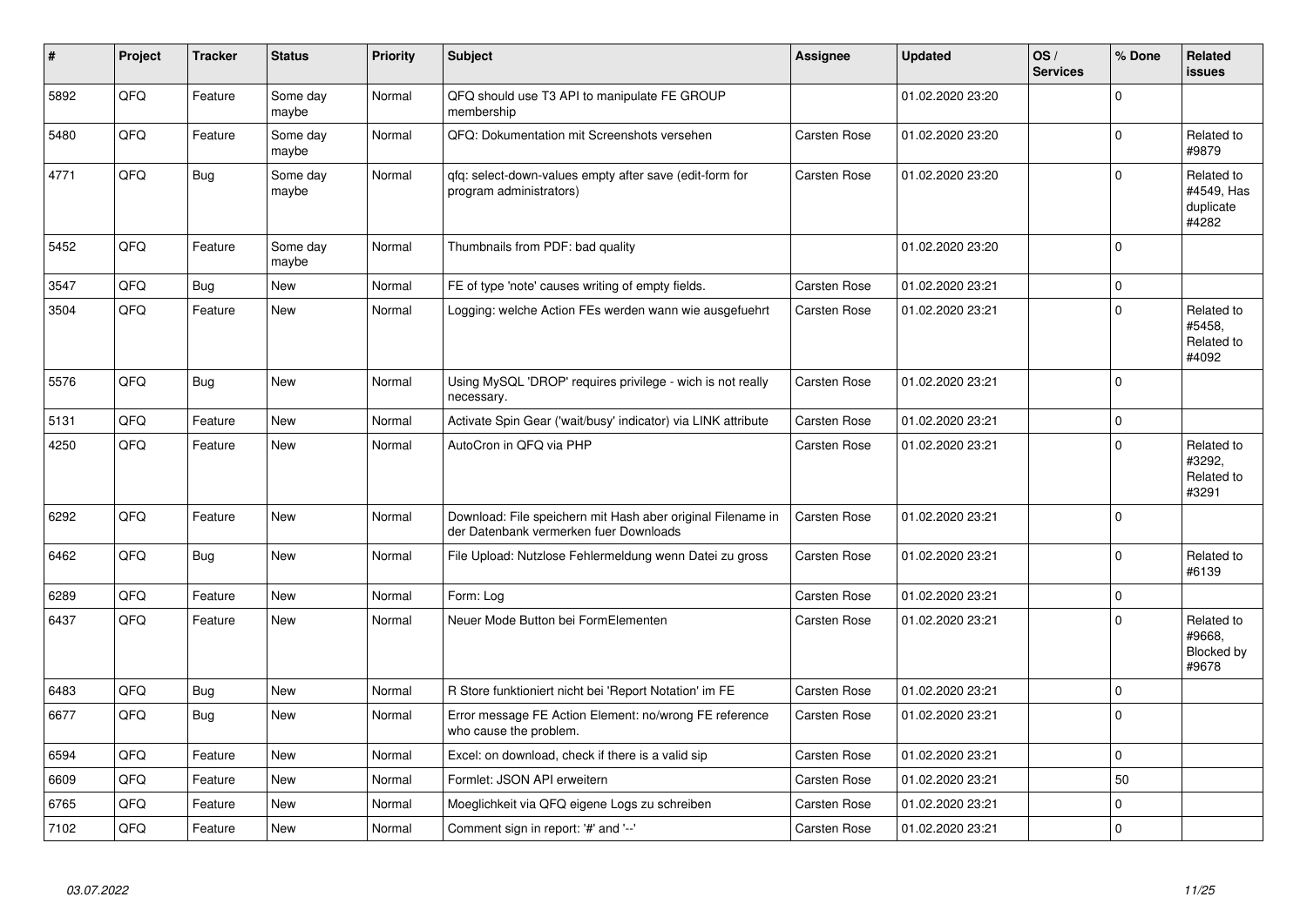| #    | Project | <b>Tracker</b> | <b>Status</b>     | <b>Priority</b> | <b>Subject</b>                                                                                                             | <b>Assignee</b>     | <b>Updated</b>   | OS/<br><b>Services</b> | % Done      | Related<br>issues         |
|------|---------|----------------|-------------------|-----------------|----------------------------------------------------------------------------------------------------------------------------|---------------------|------------------|------------------------|-------------|---------------------------|
| 6912 | QFQ     | <b>Bug</b>     | New               | Normal          | error Message Var 'deadline' already set in SIP - in Form<br>with FE.value={{deadline:R:::{{deadlinePeriod:Y}}}}           | Carsten Rose        | 01.02.2020 23:21 |                        | $\mathbf 0$ |                           |
| 6972 | QFQ     | Feature        | Some day<br>maybe | Normal          | Fabric Clipboard / cross browser tab                                                                                       | Benjamin Baer       | 01.02.2020 23:21 |                        | $\mathbf 0$ |                           |
| 7099 | QFQ     | Feature        | New               | Normal          | Redesign FormEditor                                                                                                        | Carsten Rose        | 01.02.2020 23:21 |                        | 0           |                           |
| 7014 | QFQ     | <b>Bug</b>     | New               | Normal          | Sending invalid emails succeeds when<br>debug.redirectAllMailTo is set                                                     | Carsten Rose        | 01.02.2020 23:21 |                        | 0           |                           |
| 6970 | QFQ     | Feature        | Some day<br>maybe | Normal          | tablesorter: default fuer 'sortReset' aendern von 'Ctrl' zu 'Alt'                                                          | Benjamin Baer       | 01.02.2020 23:21 |                        | 0           |                           |
| 7119 | QFQ     | Feature        | New               | Normal          | Upload: scaleDownWidth, scaleDownHeight                                                                                    | <b>Carsten Rose</b> | 01.02.2020 23:21 |                        | 0           |                           |
| 6855 | QFQ     | Feature        | New               | Normal          | With {{feUser:U}}!={{feUser:T}}: Save / Delete: only possible<br>with {{feUserSave:U}}='yes' and '{{feUserDelete:U}}='yes' | Carsten Rose        | 01.02.2020 23:21 |                        | 0           |                           |
| 7342 | QFQ     | Feature        | <b>New</b>        | Normal          | add content $=$ hide this                                                                                                  | Carsten Rose        | 01.02.2020 23:21 |                        | $\mathbf 0$ |                           |
| 7481 | QFQ     | Feature        | New               | Normal          | Detect 'BaseUrl' automatically                                                                                             | Carsten Rose        | 01.02.2020 23:21 |                        | 0           |                           |
| 7280 | QFQ     | Feature        | New               | Normal          | recently used table                                                                                                        | Carsten Rose        | 01.02.2020 23:21 |                        | 0           |                           |
| 7261 | QFQ     | Bug            | New               | Normal          | Report pathFilename for user without path, only the filename                                                               | <b>Carsten Rose</b> | 01.02.2020 23:21 |                        | 0           |                           |
| 7239 | QFQ     | Feature        | New               | Normal          | TinyMCE: html tag whitelist                                                                                                | Carsten Rose        | 01.02.2020 23:21 |                        | $\mathbf 0$ | Related to<br>#14320      |
| 7219 | QFQ     | Bug            | New               | Normal          | typeSheadSql / typeAheadSqlPrefetch: change to curly<br>braces                                                             | Carsten Rose        | 01.02.2020 23:21 |                        | 0           |                           |
| 7175 | QFQ     | Feature        | New               | Normal          | Upload: md5 hash as filename                                                                                               | <b>Carsten Rose</b> | 01.02.2020 23:21 |                        | 0           |                           |
| 9602 | QFQ     | Feature        | New               | Normal          | Form definition as JSON                                                                                                    | Carsten Rose        | 01.02.2020 23:21 |                        | $\mathbf 0$ | Related to<br>#9600       |
| 7681 | QFQ     | Feature        | New               | Normal          | Optional switch off 'check for modified record'                                                                            | Carsten Rose        | 01.02.2020 23:21 |                        | 0           |                           |
| 7683 | QFQ     | Feature        | New               | Normal          | Special column names in '{{ SELECT  AS _link }}' should be Carsten Rose<br>detected                                        |                     | 01.02.2020 23:21 |                        | $\mathbf 0$ |                           |
| 7574 | QFQ     | Bug            | New               | Normal          | Substitute error: form element not reported / dont parse<br>Form.note                                                      | Carsten Rose        | 01.02.2020 23:21 |                        | $\mathbf 0$ |                           |
| 7521 | QFQ     | Feature        | New               | Normal          | TemplateGroup: fe.type=upload                                                                                              | Carsten Rose        | 01.02.2020 23:21 |                        | 0           | Related to<br>#9706       |
| 4082 | QFQ     | Feature        | New               | Normal          | Dynamic Update: modeSql - useful default                                                                                   | Carsten Rose        | 01.02.2020 23:22 |                        | 0           |                           |
| 7002 | QFQ     | <b>Bug</b>     | New               | Normal          | Dynamic Update: row does not disappear / appear                                                                            | Carsten Rose        | 01.02.2020 23:22 |                        | $\mathbf 0$ |                           |
| 7109 | QFQ     | Feature        | New               | Normal          | Dynamic Updates: row/element hide                                                                                          | Carsten Rose        | 01.02.2020 23:22 |                        | 0           | Has<br>duplicate<br>#4081 |
| 6250 | QFQ     | Feature        | In Progress       | Normal          | Enhance layout: a) Subrecord, b) Subrecord-Title                                                                           | Carsten Rose        | 01.02.2020 23:22 |                        | 0           | Related to<br>#5391       |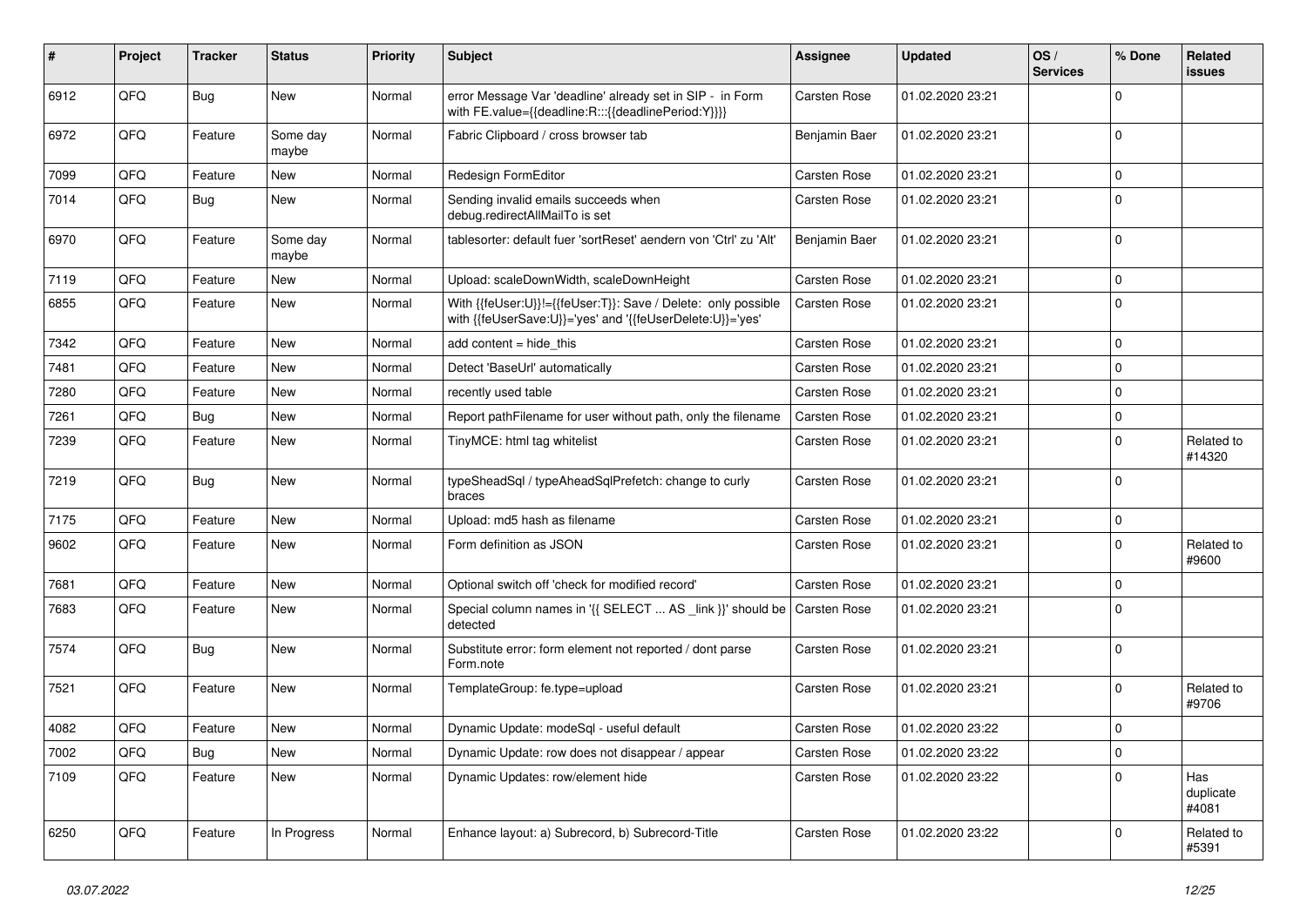| #    | Project | <b>Tracker</b> | <b>Status</b>     | <b>Priority</b> | Subject                                                                                                | Assignee            | <b>Updated</b>   | OS/<br><b>Services</b> | % Done       | Related<br>issues    |
|------|---------|----------------|-------------------|-----------------|--------------------------------------------------------------------------------------------------------|---------------------|------------------|------------------------|--------------|----------------------|
| 7512 | QFQ     | Bug            | New               | Normal          | FE: inputType=number >> 'pattern' is not respected                                                     | Carsten Rose        | 01.02.2020 23:22 |                        | $\mathbf 0$  |                      |
| 7547 | QFQ     | Bug            | <b>New</b>        | Normal          | Error Message in afterSave: wrong parameter column<br>reported                                         | Carsten Rose        | 01.02.2020 23:22 |                        | $\mathbf 0$  |                      |
| 7812 | QFQ     | Feature        | New               | Normal          | FE 'Subrecord' - new option 'subrecordShowFilter',<br>'subrecordPaging'                                | Carsten Rose        | 01.02.2020 23:22 |                        | $\mathbf 0$  |                      |
| 7685 | QFQ     | <b>Bug</b>     | New               | Normal          | Open FormElement from QFQ error message and save<br>modified record: error about missing {{formId:F}}  | Carsten Rose        | 01.02.2020 23:22 |                        | $\mathbf 0$  |                      |
| 7524 | QFQ     | Bug            | New               | Normal          | QFQ throws a 'General Error' if 'fileadmin/protected/log/' is<br>not writeable                         | Carsten Rose        | 01.02.2020 23:22 |                        | $\mathbf 0$  |                      |
| 7520 | QFQ     | Feature        | New               | Normal          | QR Code:  AS _qr ( AS _link)                                                                           | Carsten Rose        | 01.02.2020 23:22 |                        | $\mathbf 0$  |                      |
| 7513 | QFQ     | <b>Bug</b>     | <b>New</b>        | Normal          | Radios not correct aligned                                                                             | Carsten Rose        | 01.02.2020 23:22 |                        | $\mathbf 0$  |                      |
| 7795 | QFQ     | Bug            | New               | Normal          | Readonly Form: Typeahead-Felder                                                                        | Carsten Rose        | 01.02.2020 23:22 |                        | $\mathbf 0$  | Related to<br>#10640 |
| 7730 | QFQ     | Feature        | Priorize          | Normal          | SELECT Box: title in between                                                                           | Benjamin Baer       | 01.02.2020 23:22 |                        | $\mathbf 0$  |                      |
| 7519 | QFQ     | Feature        | <b>New</b>        | Normal          | Select: Multi                                                                                          | Carsten Rose        | 01.02.2020 23:22 |                        | $\mathbf 0$  |                      |
| 8089 | QFQ     | Feature        | New               | Normal          | Copy/Paste for FormElements                                                                            | Carsten Rose        | 01.02.2020 23:22 |                        | $\mathbf 0$  |                      |
| 8719 | QFQ     | Feature        | <b>New</b>        | Normal          | extraButtonLock: add support for 0/1                                                                   | Carsten Rose        | 01.02.2020 23:22 |                        | $\mathbf 0$  |                      |
| 8049 | QFQ     | Bug            | New               | Normal          | FE.type=note, column 'value': text moves some pixel to top<br>after save                               | Carsten Rose        | 01.02.2020 23:22 |                        | $\Omega$     |                      |
| 8336 | QFQ     | Feature        | <b>New</b>        | Normal          | Form > modified > Close New: a) Optional disable popup, b)<br>custom text, c) mode on save: close stay | Carsten Rose        | 01.02.2020 23:22 |                        | $\mathbf 0$  | Related to<br>#8335  |
| 7924 | QFQ     | Feature        | <b>New</b>        | Normal          | Radio/Checkbox with Tooltip                                                                            | Carsten Rose        | 01.02.2020 23:22 |                        | $\mathbf 0$  |                      |
| 8806 | QFQ     | Feature        | New               | Normal          | SQL Function nl2br                                                                                     | Carsten Rose        | 01.02.2020 23:22 |                        | $\mathbf 0$  |                      |
| 9127 | QFQ     | Bug            | New               | Normal          | Error Message: change 'roll over' color - text not readable                                            | Carsten Rose        | 01.02.2020 23:22 |                        | $\mathbf 0$  |                      |
| 9128 | QFQ     | Feature        | <b>New</b>        | Normal          | Error Message: not replaced variables- a) replace back to '{'<br>b) underline                          | <b>Carsten Rose</b> | 01.02.2020 23:22 |                        | $\mathbf 0$  | Related to<br>#9129  |
| 8975 | QFQ     | Feature        | <b>New</b>        | Normal          | Report Notation: 2.0                                                                                   | Carsten Rose        | 01.02.2020 23:22 |                        | $\mathbf 0$  | Related to<br>#8963  |
| 9129 | QFQ     | Feature        | New               | Normal          | sqlValidate: Message as notification, not as error                                                     | Carsten Rose        | 01.02.2020 23:22 |                        | $\Omega$     | Related to<br>#9128  |
| 9130 | QFQ     | Feature        | Some day<br>maybe | Normal          | tablesorter: Automatic Row numbering / Zeilenummer                                                     | Benjamin Baer       | 01.02.2020 23:22 |                        | 0            |                      |
| 9275 | QFQ     | Bug            | New               | Normal          | autcron: t3 page, which takes to long to respond, is not<br>reported properly                          | Carsten Rose        | 01.02.2020 23:22 |                        | 100          |                      |
| 9177 | QFQ     | <b>Bug</b>     | New               | Normal          | Bug? QFQ tries to save an action FE, which has real existing Carsten Rose<br>column name               |                     | 01.02.2020 23:22 |                        | $\mathsf{O}$ |                      |
| 9136 | QFQ     | Feature        | New               | Normal          | Create ZIP files with dynamic PDFs                                                                     | Carsten Rose        | 01.02.2020 23:22 |                        | $\mathbf 0$  |                      |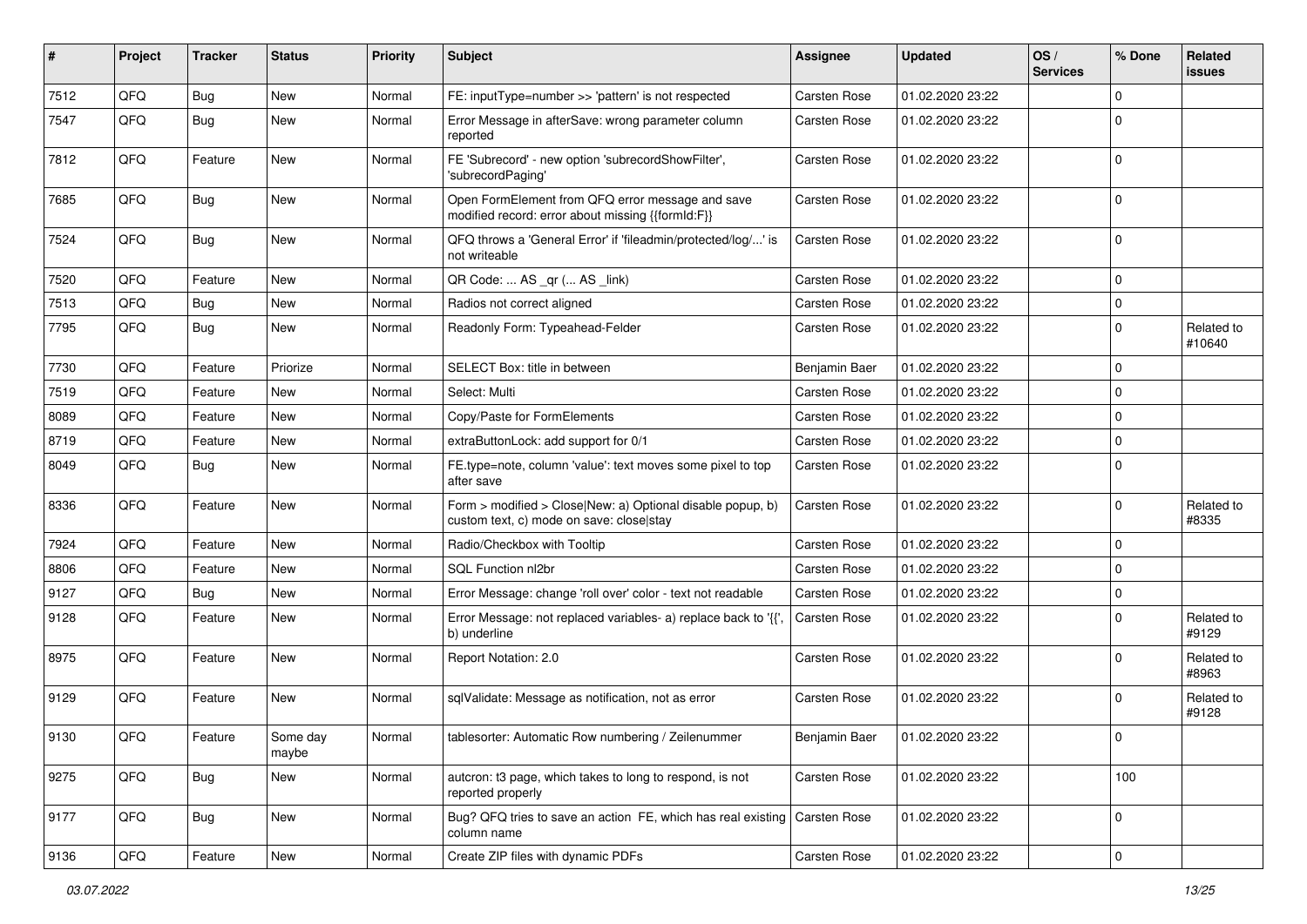| $\vert$ # | Project | <b>Tracker</b> | <b>Status</b> | <b>Priority</b> | <b>Subject</b>                                                                           | <b>Assignee</b>     | <b>Updated</b>   | OS/<br><b>Services</b> | % Done      | Related<br>issues                                                    |
|-----------|---------|----------------|---------------|-----------------|------------------------------------------------------------------------------------------|---------------------|------------------|------------------------|-------------|----------------------------------------------------------------------|
| 9317      | QFQ     | <b>Bug</b>     | New           | Normal          | FE.type=note: with dynamic show/hidden an empty label<br>causes trouble                  | Carsten Rose        | 01.02.2020 23:22 |                        | $\mathbf 0$ |                                                                      |
| 9208      | QFQ     | Feature        | <b>New</b>    | Normal          | Manage 'recent' records                                                                  | <b>Carsten Rose</b> | 01.02.2020 23:22 |                        | $\Omega$    |                                                                      |
| 9352      | QFQ     | Feature        | <b>New</b>    | Normal          | FE 'Native' fire slaveld, sqlAfter, sqlIns                                               | <b>Carsten Rose</b> | 01.02.2020 23:22 |                        | $\Omega$    |                                                                      |
| 9533      | QFQ     | Bug            | New           | Normal          | FE.type=upload: Check in 'beforeSave' if upload is given                                 | Carsten Rose        | 01.02.2020 23:22 |                        | $\Omega$    | Related to<br>#11523                                                 |
| 9537      | QFQ     | Feature        | New           | Normal          | FormEditor: Edit fieldset in FrontEnd                                                    | <b>Carsten Rose</b> | 01.02.2020 23:22 |                        | $\mathbf 0$ |                                                                      |
| 9781      | QFQ     | Feature        | New           | Normal          | Button: CSS class to make buttons smaller                                                | Carsten Rose        | 01.02.2020 23:22 |                        | $\mathbf 0$ |                                                                      |
| 9691      | QFQ     | Bug            | In Progress   | Normal          | Checkbox: dynamic update > readonly                                                      | Carsten Rose        | 01.02.2020 23:22 |                        | 50          | Related to<br>#9834                                                  |
| 9783      | QFQ     | Bug            | <b>New</b>    | Normal          | Email with special characters                                                            | Carsten Rose        | 01.02.2020 23:22 |                        | $\mathbf 0$ |                                                                      |
| 9706      | QFQ     | Feature        | New           | Normal          | Multi File Upload (hidden template group)                                                | Carsten Rose        | 01.02.2020 23:22 |                        | $\Omega$    | Related to<br>#7521,<br>Related to<br>#5562,<br>Related to<br>#13330 |
| 9811      | QFQ     | Feature        | New           | Normal          | Report: tag every n'th row                                                               | <b>Carsten Rose</b> | 01.02.2020 23:22 |                        | 0           |                                                                      |
| 9707      | QFQ     | Feature        | New           | Normal          | SIP security: encode pageld and check pageld on decode                                   | Carsten Rose        | 01.02.2020 23:22 |                        | $\mathbf 0$ |                                                                      |
| 10015     | QFQ     | Feature        | Priorize      | Normal          | Monospace in Textarea                                                                    | Carsten Rose        | 03.02.2020 13:40 |                        | $\mathbf 0$ |                                                                      |
| 10003     | QFQ     | Feature        | Priorize      | Normal          | fieldset: stronger visualize group                                                       | Benjamin Baer       | 12.02.2020 08:13 |                        | $\mathbf 0$ |                                                                      |
| 10115     | QFQ     | Feature        | <b>New</b>    | Normal          | TypeAhead: static list                                                                   | Carsten Rose        | 26.02.2020 16:42 |                        | 100         |                                                                      |
| 10324     | QFQ     | Bug            | New           | Normal          | Excel Export mit Template funktioniert nur, wenn Template<br>vor uid kommt               |                     | 30.03.2020 11:20 |                        | $\Omega$    | Related to<br>#10257                                                 |
| 4050      | QFQ     | Feature        | <b>New</b>    | Normal          | sql.log: 1) FormElement ID which causes a specific action,<br>2) Result in the same row. | Carsten Rose        | 15.04.2020 11:35 |                        | $\Omega$    | Related to<br>#5458                                                  |
| 10082     | QFQ     | <b>Bug</b>     | New           | Normal          | FE.type=SELECT - 'sanatize' Class                                                        | Carsten Rose        | 07.05.2020 09:36 |                        | $\mathbf 0$ | Related to<br>#10081                                                 |
| 10119     | QFQ     | Feature        | <b>New</b>    | Normal          | Dropdown (selectlist) & TypeAhead: format and catagorize list                            | Carsten Rose        | 07.05.2020 09:36 |                        | $\Omega$    |                                                                      |
| 10124     | QFQ     | Feature        | Feedback      | Normal          | afa AAI-Login                                                                            | Karin Niffeler      | 07.05.2020 09:36 |                        | $\mathbf 0$ |                                                                      |
| 10322     | QFQ     | Bug            | New           | Normal          | FormElement / Radio: missing column 'enum' >> FE not<br>reported                         | Carsten Rose        | 07.05.2020 09:37 |                        | $\mathbf 0$ |                                                                      |
| 10384     | QFQ     | Feature        | <b>New</b>    | Normal          | Parameter Exchange QFQ Instances                                                         |                     | 07.05.2020 09:38 |                        | $\mathbf 0$ |                                                                      |
| 10443     | QFQ     | Feature        | In Progress   | Normal          | Konzept _api / _live                                                                     | Carsten Rose        | 07.05.2020 09:39 |                        | $\mathbf 0$ |                                                                      |
| 5559      | QFQ     | Bug            | <b>New</b>    | Normal          | FE.type = Upload: 'accept' might contain variables                                       | Carsten Rose        | 11.05.2020 21:23 |                        | $\Omega$    |                                                                      |
| 10593     | QFQ     | Feature        | <b>New</b>    | Normal          | label2: text behind input element                                                        | Carsten Rose        | 16.05.2020 10:57 |                        | $\Omega$    |                                                                      |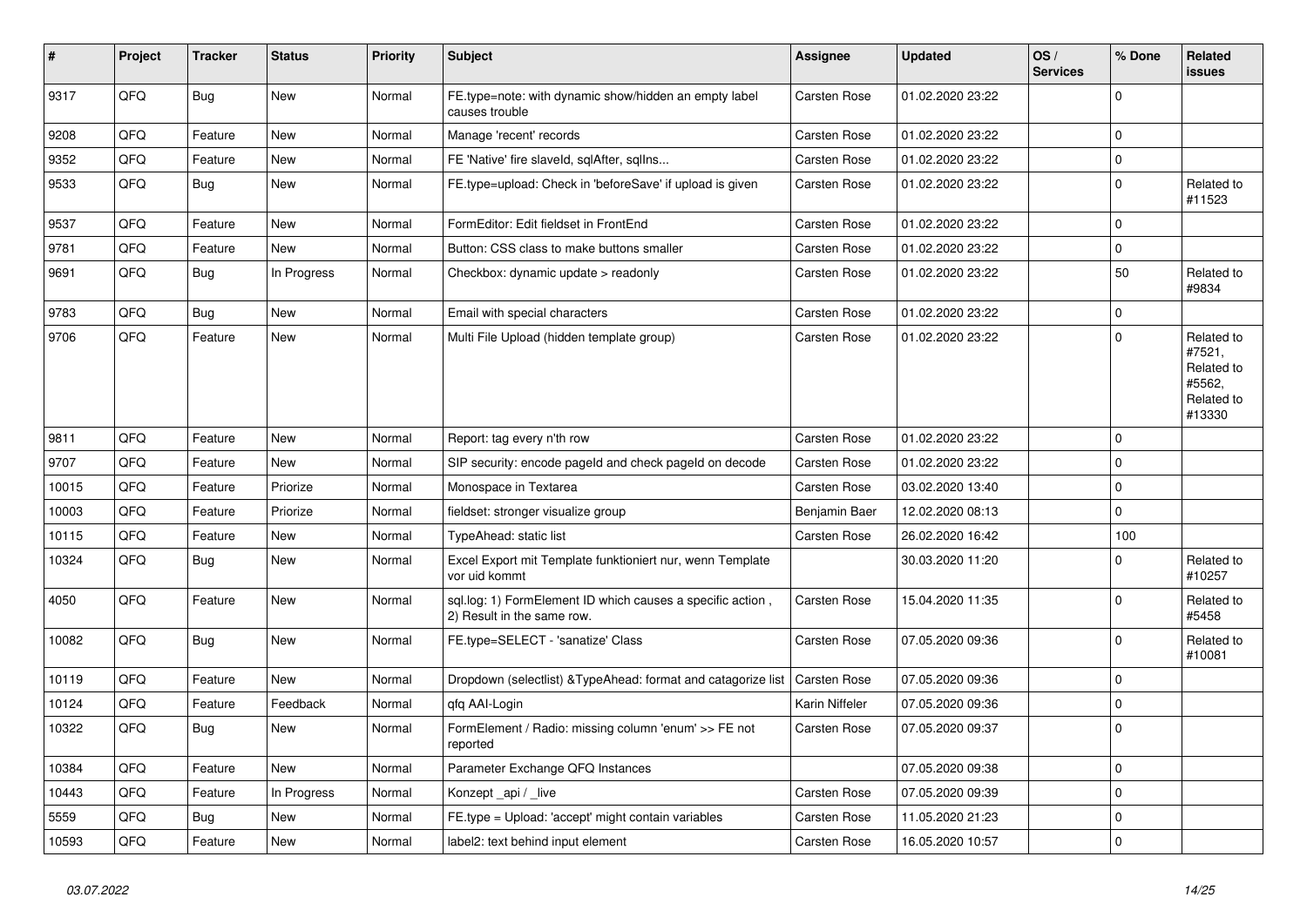| #     | <b>Project</b> | <b>Tracker</b> | <b>Status</b>     | <b>Priority</b> | <b>Subject</b>                                                                                     | Assignee            | <b>Updated</b>   | OS/<br><b>Services</b> | % Done      | Related<br>issues                                                    |
|-------|----------------|----------------|-------------------|-----------------|----------------------------------------------------------------------------------------------------|---------------------|------------------|------------------------|-------------|----------------------------------------------------------------------|
| 5345  | QFQ            | Feature        | New               | Normal          | Report: UPDATE / INSERT / DELETE statements should<br>trigger subqueries, depending on the result. | <b>Carsten Rose</b> | 27.05.2020 16:11 |                        | $\Omega$    |                                                                      |
| 10658 | QFQ            | Bug            | New               | Normal          | processReadOnly broken                                                                             | <b>Carsten Rose</b> | 27.05.2020 17:55 |                        | $\mathbf 0$ |                                                                      |
| 10005 | QFQ            | Feature        | Priorize          | Normal          | Report / special column name:  AS _calendar                                                        | Carsten Rose        | 03.06.2020 17:28 |                        | $\Omega$    |                                                                      |
| 10738 | QFQ            | Feature        | Some day<br>maybe | Normal          | CORS headers for external API requests                                                             |                     | 10.06.2020 14:00 |                        | $\Omega$    |                                                                      |
| 3432  | QFQ            | Feature        | New               | Normal          | subrecord: dynamicUpdate                                                                           | Carsten Rose        | 11.06.2020 21:10 |                        | $\Omega$    | Related to<br>#5691                                                  |
| 10763 | QFQ            | Feature        | <b>New</b>        | Normal          | form accessed and submitted despite logout?                                                        |                     | 16.06.2020 11:43 |                        | $\mathbf 0$ |                                                                      |
| 10819 | QFQ            | Feature        | New               | Normal          | Persistent SIP - second try                                                                        | Carsten Rose        | 29.06.2020 23:02 |                        | $\Omega$    | Related to<br>#6261                                                  |
| 10874 | <b>OFO</b>     | Feature        | <b>New</b>        | Normal          | Erstellen eines Foreign Keys in der Tabelle "FormElement"                                          |                     | 13.07.2020 10:11 |                        | $\Omega$    |                                                                      |
| 10890 | QFQ            | Bug            | New               | Normal          | AutoCron hangs                                                                                     |                     | 20.07.2020 13:56 |                        | $\Omega$    |                                                                      |
| 10976 | QFQ            | Feature        | New               | Normal          | Excel Export Verbesserungen                                                                        | Carsten Rose        | 06.08.2020 10:56 |                        | $\Omega$    |                                                                      |
| 10996 | QFQ            | Feature        | New               | Normal          | Download video via sip: no seek                                                                    | Carsten Rose        | 12.08.2020 14:18 |                        | $\Omega$    |                                                                      |
| 11080 | QFQ            | Feature        | New               | Normal          | Send MQTT messages                                                                                 | Carsten Rose        | 29.08.2020 19:49 |                        | $\Omega$    |                                                                      |
| 11076 | QFQ            | Feature        | In Progress       | Normal          | SELECT  AS websocket                                                                               | <b>Carsten Rose</b> | 30.08.2020 17:49 |                        | $\mathbf 0$ |                                                                      |
| 11195 | QFQ            | <b>Bug</b>     | <b>New</b>        | Low             | Dynamic Update: Note not updated if new text is empty<br>(v20.4)                                   |                     | 25.09.2020 11:14 |                        | $\mathbf 0$ |                                                                      |
| 11239 | QFQ            | Bug            | New               | Normal          | Radiobutton (plain): horizontales Rendern abhängig vom<br>Datentyp in der Datenbank                | Carsten Rose        | 30.09.2020 18:37 |                        | $\Omega$    |                                                                      |
| 11504 | QFQ            | Feature        | New               | Normal          | Dynamic Update: Button text update for 'Save',' Close' &<br>'Delete'                               | Carsten Rose        | 12.11.2020 23:44 |                        | $\mathbf 0$ |                                                                      |
| 10759 | QFQ            | <b>Bug</b>     | <b>New</b>        | Normal          | emptyMeansNull - Feld falsch aktualisiert                                                          |                     | 12.11.2020 23:45 |                        | $\mathbf 0$ |                                                                      |
| 10937 | QFQ            | Bug            | New               | Normal          | Fehler mit abhängigen Select- Feldern beim Positionieren                                           | Carsten Rose        | 12.11.2020 23:45 |                        | $\Omega$    |                                                                      |
| 10588 | QFQ            | <b>Bug</b>     | New               | Normal          | typeahed Tag: Doku anpassen                                                                        | Carsten Rose        | 12.11.2020 23:45 |                        | $\mathbf 0$ |                                                                      |
| 10704 | QFQ            | Bug            | New               | Normal          | wkhtml problem rendering fullCalendar.js / fabric.js >><br>successor: puppeteer                    | Carsten Rose        | 12.11.2020 23:45 |                        | $\Omega$    | Related to<br>#5024,<br>Related to<br>#4650,<br>Related to<br>#10715 |
| 11522 | QFQ            | <b>Bug</b>     | <b>New</b>        | Normal          | Aus/Einblenden von Reitern                                                                         |                     | 13.11.2020 14:58 |                        | $\mathbf 0$ |                                                                      |
| 11523 | QFQ            | Feature        | New               | Normal          | Mit dynamic Update erkennen, ob Upload gemacht wurde                                               | <b>Carsten Rose</b> | 13.11.2020 15:07 |                        | $\mathbf 0$ | Related to<br>#9533                                                  |
| 11535 | QFQ            | Feature        | New               | Normal          | Ability to create SQL columns in frontend QFQ forms                                                |                     | 17.11.2020 12:11 |                        | $\mathbf 0$ |                                                                      |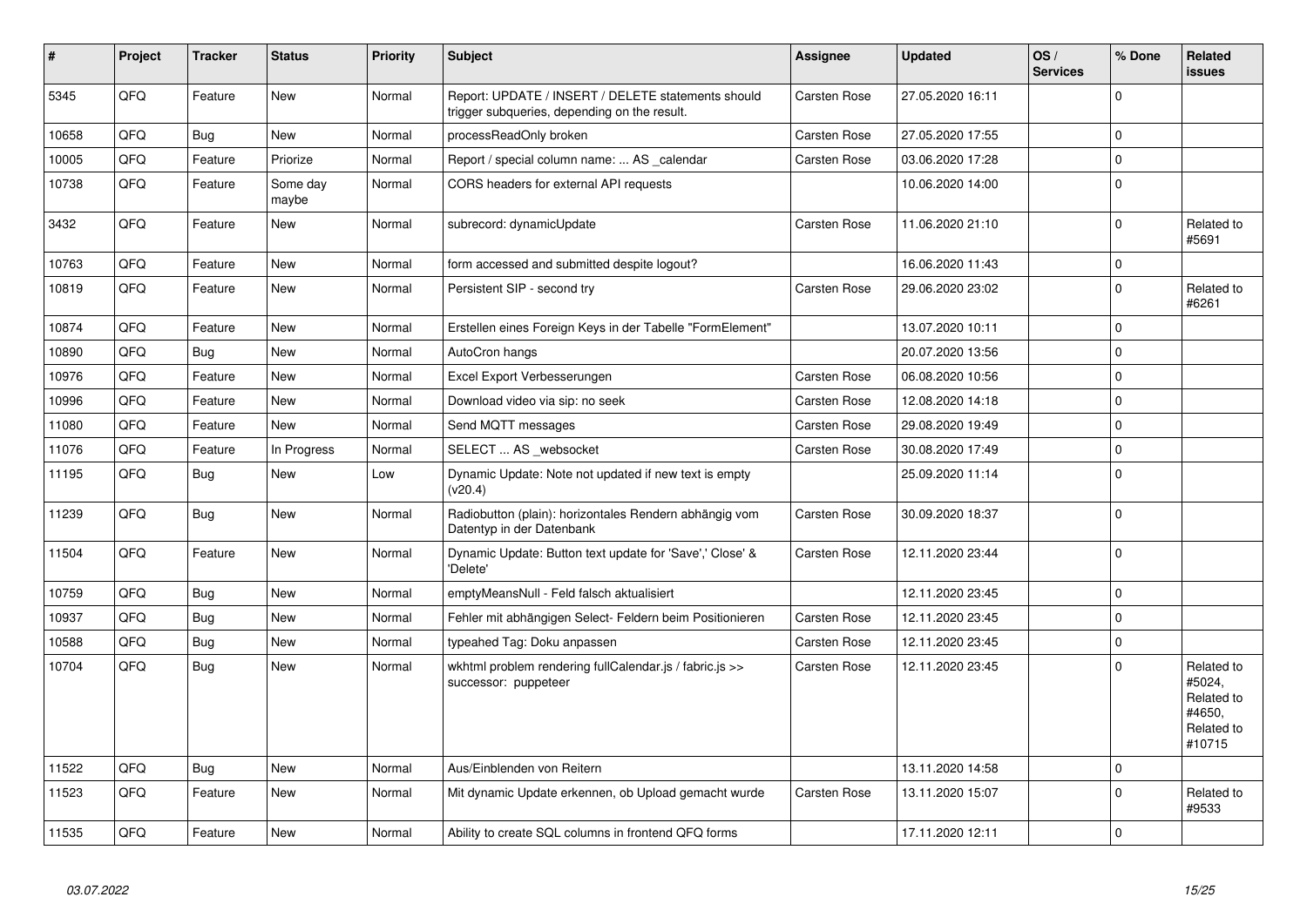| #     | Project | <b>Tracker</b> | <b>Status</b>     | <b>Priority</b> | <b>Subject</b>                                                                                       | <b>Assignee</b> | <b>Updated</b>   | OS/<br><b>Services</b> | % Done      | Related<br>issues    |
|-------|---------|----------------|-------------------|-----------------|------------------------------------------------------------------------------------------------------|-----------------|------------------|------------------------|-------------|----------------------|
| 11534 | QFQ     | Feature        | <b>New</b>        | Normal          | Report: Action on selected rows - Table batchprocessing<br>feature                                   |                 | 18.11.2020 08:15 |                        | $\Omega$    |                      |
| 11695 | QFQ     | <b>Bug</b>     | <b>New</b>        | Normal          | MultiForm required FE Error                                                                          | Carsten Rose    | 04.12.2020 13:34 |                        | $\Omega$    |                      |
| 11715 | QFQ     | <b>Bug</b>     | <b>New</b>        | Normal          | acceptZeroAsRequired and requiredOffButMark do not<br>coincide                                       |                 | 08.12.2020 12:13 |                        | $\Omega$    |                      |
| 11716 | QFQ     | Feature        | New               | Normal          | Form an beliebiger Stelle im Report anzeigen                                                         |                 | 09.12.2020 09:47 |                        | $\mathbf 0$ |                      |
| 11752 | QFQ     | <b>Bug</b>     | New               | Normal          | checkbox renders multiple input elements with same name                                              | Carsten Rose    | 17.12.2020 14:58 |                        | $\Omega$    | Related to<br>#11750 |
| 11775 | QFQ     | Feature        | New               | Normal          | Subrecord Tooltip pro Feld                                                                           | Carsten Rose    | 18.12.2020 15:22 |                        | $\Omega$    | Related to<br>#11955 |
| 5695  | QFQ     | Feature        | In Progress       | Normal          | Multiform                                                                                            | Carsten Rose    | 02.01.2021 18:38 |                        | $\mathbf 0$ |                      |
| 9126  | QFQ     | <b>Bug</b>     | Some day<br>maybe | Normal          | hidden Form elements are present in page source                                                      |                 | 02.01.2021 18:41 |                        | $\Omega$    |                      |
| 9281  | QFQ     | <b>Bug</b>     | Some day<br>maybe | Normal          | Allow STRICT_TRANS_TABLES                                                                            | Carsten Rose    | 02.01.2021 18:43 |                        | $\Omega$    |                      |
| 3880  | QFQ     | Feature        | Some day<br>maybe | Normal          | Form 'Form': anlegen einer Tabelle                                                                   |                 | 14.01.2021 10:12 |                        | $\mathbf 0$ |                      |
| 7229  | QFQ     | Feature        | Some day<br>maybe | Normal          | New FormElement.type: Button                                                                         |                 | 01.02.2021 12:32 |                        | $\Omega$    |                      |
| 9958  | QFQ     | <b>Bug</b>     | Priorize          | Normal          | Broken subrecord query: no error message                                                             | Carsten Rose    | 05.02.2021 15:15 |                        | $\mathbf 0$ |                      |
| 12023 | QFQ     | Feature        | New               | Normal          | MySQL Stored Precdure: QDECODESPECIALCHAR()                                                          | Carsten Rose    | 16.02.2021 11:16 |                        | $\Omega$    | Related to<br>#12022 |
| 12038 | QFQ     | Feature        | New               | Normal          | a) STORE VAR: filenameOnlyStripUniq, b) SP:<br>QSTRIPUNIQ()                                          |                 | 17.02.2021 23:55 |                        | $\Omega$    |                      |
| 12024 | QFQ     | Feature        | New               | Normal          | Excel Export: text columns by default decode<br>htmlspeciachar()                                     | Carsten Rose    | 17.02.2021 23:55 |                        | $\Omega$    | Related to<br>#12022 |
| 12039 | QFQ     | Feature        | New               | Normal          | Missing htmlSpecialChar() in pre processing on form submit                                           |                 | 18.02.2021 00:09 |                        | $\Omega$    | Related to<br>#14320 |
| 12040 | QFQ     | <b>Bug</b>     | New               | Normal          | FE Mode 'hidden' für zwei FEs auf einer Zeile                                                        | Carsten Rose    | 18.02.2021 10:13 |                        | $\Omega$    |                      |
| 12045 | QFQ     | <b>Bug</b>     | New               | Normal          | templateGroup afterSave FE: Aufruf ohne<br>sglHonorFormElements funktioniert nicht                   | Carsten Rose    | 18.02.2021 16:33 |                        | $\Omega$    |                      |
| 8187  | QFQ     | Feature        | <b>New</b>        | Normal          | Subrecord: enable/hide new button - make new/edit/delete<br>customizeable.                           | Carsten Rose    | 06.03.2021 18:44 |                        | $\Omega$    | Related to<br>#11326 |
| 12133 | QFQ     | <b>Bug</b>     | New               | Normal          | NPM, phpSpreadSheet aktualisieren                                                                    | Carsten Rose    | 15.03.2021 09:04 |                        | $\Omega$    |                      |
| 12146 | QFQ     | Feature        | New               | Normal          | Autocron Job: Anzeigen wann der naechste Job ausgefuehrt<br>wird, resp das er nicht ausgefuehrt wird | Carsten Rose    | 15.03.2021 15:23 |                        | $\Omega$    |                      |
| 11516 | QFQ     | Feature        | New               | Normal          | Multi Page Form (Previous/Next Buttons)                                                              | Carsten Rose    | 16.03.2021 17:52 |                        | $\Omega$    |                      |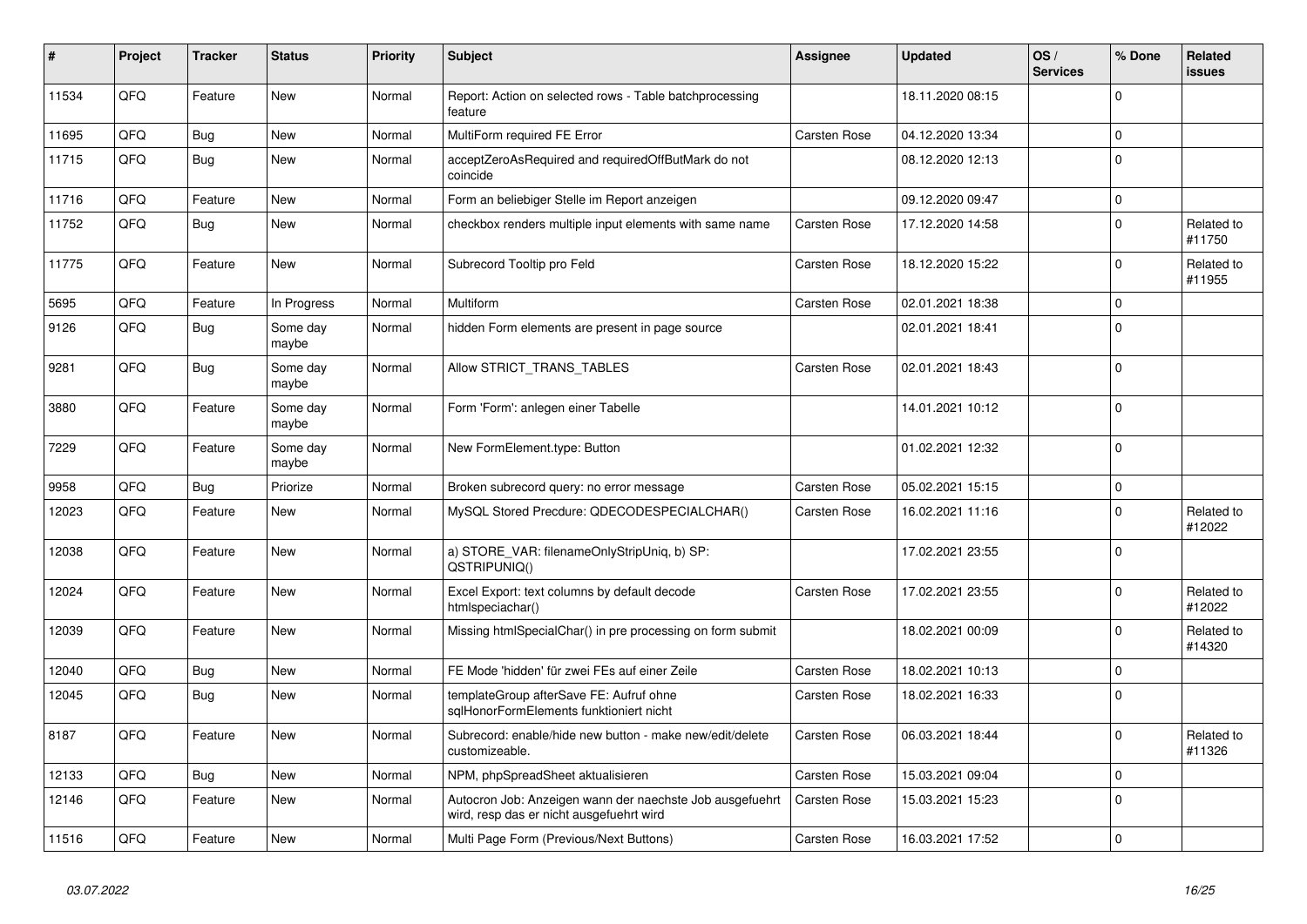| #     | Project | <b>Tracker</b> | <b>Status</b>     | <b>Priority</b> | Subject                                                                                                    | <b>Assignee</b>                                        | <b>Updated</b>   | OS/<br><b>Services</b> | % Done      | Related<br>issues                             |                      |
|-------|---------|----------------|-------------------|-----------------|------------------------------------------------------------------------------------------------------------|--------------------------------------------------------|------------------|------------------------|-------------|-----------------------------------------------|----------------------|
| 8217  | QFQ     | Feature        | New               | Normal          | if-elseif-else construct                                                                                   | <b>Carsten Rose</b>                                    | 16.03.2021 18:41 |                        | $\Omega$    | Related to<br>#10716                          |                      |
| 10714 | QFQ     | Feature        | New               | Normal          | multi Table Form                                                                                           | <b>Carsten Rose</b>                                    | 16.03.2021 18:44 |                        | $\mathbf 0$ |                                               |                      |
| 12187 | QFQ     | <b>Bug</b>     | New               | Normal          | Trigger FormAsFile() via Report: probably problem with multi<br>DB setup                                   | Carsten Rose                                           | 20.03.2021 21:20 |                        | $\Omega$    |                                               |                      |
| 11347 | QFQ     | Bug            | Feedback          | Normal          | If Bedingungen funktionieren nicht korrekt                                                                 | Christoph Fuchs                                        | 21.03.2021 20:37 |                        | $\mathbf 0$ |                                               |                      |
| 10080 | QFQ     | Feature        | New               | Normal          | Popup on 'save' / 'close': configure dialog (answer<br>yes/no/cancle/)                                     | Carsten Rose                                           | 28.03.2021 20:52 |                        | $\mathbf 0$ | Is duplicate<br>of #12262                     |                      |
| 12330 | QFQ     | Feature        | New               | Normal          | Copy to input field / text area / TinyMCE                                                                  | <b>Carsten Rose</b>                                    | 07.04.2021 09:01 |                        | $\mathbf 0$ |                                               |                      |
| 12135 | QFQ     | Feature        | New               | Normal          | Subrecord: Notiz                                                                                           |                                                        | 24.04.2021 16:58 |                        | $\Omega$    |                                               |                      |
| 7278  | QFQ     | Feature        | Some day<br>maybe | Normal          | Form: Wert vordefinieren der immer gesetzt wird                                                            |                                                        | 02.05.2021 09:27 |                        | $\Omega$    |                                               |                      |
| 12109 | QFQ     | Feature        | New               | Normal          | Donwload Link: Plain, SIP, Persistent Link, Peristent SIP -<br>new notation                                | Carsten Rose                                           | 03.05.2021 20:45 |                        | $\Omega$    | Related to<br>#12085                          |                      |
| 12162 | QFQ     | Feature        | New               | Normal          | FE.type=sendmail: personalized mailing (several mails) via<br>template                                     | Carsten Rose                                           | 03.05.2021 20:45 |                        | $\Omega$    |                                               |                      |
| 12156 | QFQ     | Feature        | New               | Normal          | Form: Optional disable 'leave page'                                                                        |                                                        | 03.05.2021 20:45 |                        | $\mathbf 0$ |                                               |                      |
| 12269 | QFQ     | Feature        | New               | Normal          | 2FA - Login                                                                                                | <b>Carsten Rose</b>                                    | 03.05.2021 20:45 |                        | $\mathbf 0$ |                                               |                      |
| 12474 | QFQ     | Feature        | New               | Normal          | Check BaseConfigURL if it is given and the the last char is '/                                             | Carsten Rose                                           | 03.05.2021 20:45 |                        | $\Omega$    |                                               |                      |
| 12480 | QFQ     | Feature        | New               | Normal          | If QFQ upgrade is running, block further request                                                           | Carsten Rose                                           | 03.05.2021 20:45 |                        | $\mathbf 0$ |                                               |                      |
| 12413 | QFQ     | Feature        | New               | Normal          | STORE_TYPO3: enhance for {{be_users.email:T}},<br>{{fe users.email:T}}                                     | Carsten Rose                                           | 03.05.2021 20:45 |                        | $\Omega$    | Related to<br>#12412,<br>Related to<br>#10012 |                      |
| 12477 | QFQ     | Feature        | New               | Normal          | Support for refactoring: Form, FormElement, diverse<br>Tabellen/Spalten, tt-content Records                | Carsten Rose                                           | 03.05.2021 20:45 |                        | $\mathbf 0$ |                                               |                      |
| 12400 | QFQ     | Feature        | New               | Normal          | Tutorial ist in QFQ Doku, Wird in der Suche gefunden, es gibt<br>aber kein Menupunkt - Inhalt ueberpruefen | <b>Carsten Rose</b>                                    | 03.05.2021 20:45 |                        | $\Omega$    |                                               |                      |
| 4194  | QFQ     | Feature        | In Progress       | Normal          | Bootstrap 4 ist jetzt offiziel                                                                             |                                                        | 03.05.2021 20:47 |                        | $\Omega$    | Related to<br>#10114                          |                      |
| 11747 | QFQ     | Feature        | New               | Normal          | Maintenance Page with Redirect                                                                             | Carsten Rose                                           | 03.05.2021 20:47 |                        | $\Omega$    | Related to<br>#11741                          |                      |
| 11955 | QFQ     | Feature        | New               | Normal          | subrecord: new title option to set <th> attributes - e.g. to<br/>customize tablesorter options.</th>       | attributes - e.g. to<br>customize tablesorter options. | Carsten Rose     | 03.05.2021 20:47       |             | $\mathbf 0$                                   | Related to<br>#11775 |
| 11667 | QFQ     | <b>Bug</b>     | New               | Normal          | MySQL mariadb-server-10.3: Incorrect datetime value                                                        | Carsten Rose                                           | 03.05.2021 20:48 |                        | $\mathbf 0$ |                                               |                      |
| 11668 | QFQ     | <b>Bug</b>     | New               | Normal          | Play function.sql - problem with mysql                                                                     | Carsten Rose                                           | 03.05.2021 20:48 |                        | $\mathbf 0$ |                                               |                      |
| 12163 | QFQ     | Feature        | New               | Normal          | Checkbox: table wrap                                                                                       | Carsten Rose                                           | 03.05.2021 20:51 |                        | $\mathbf 0$ |                                               |                      |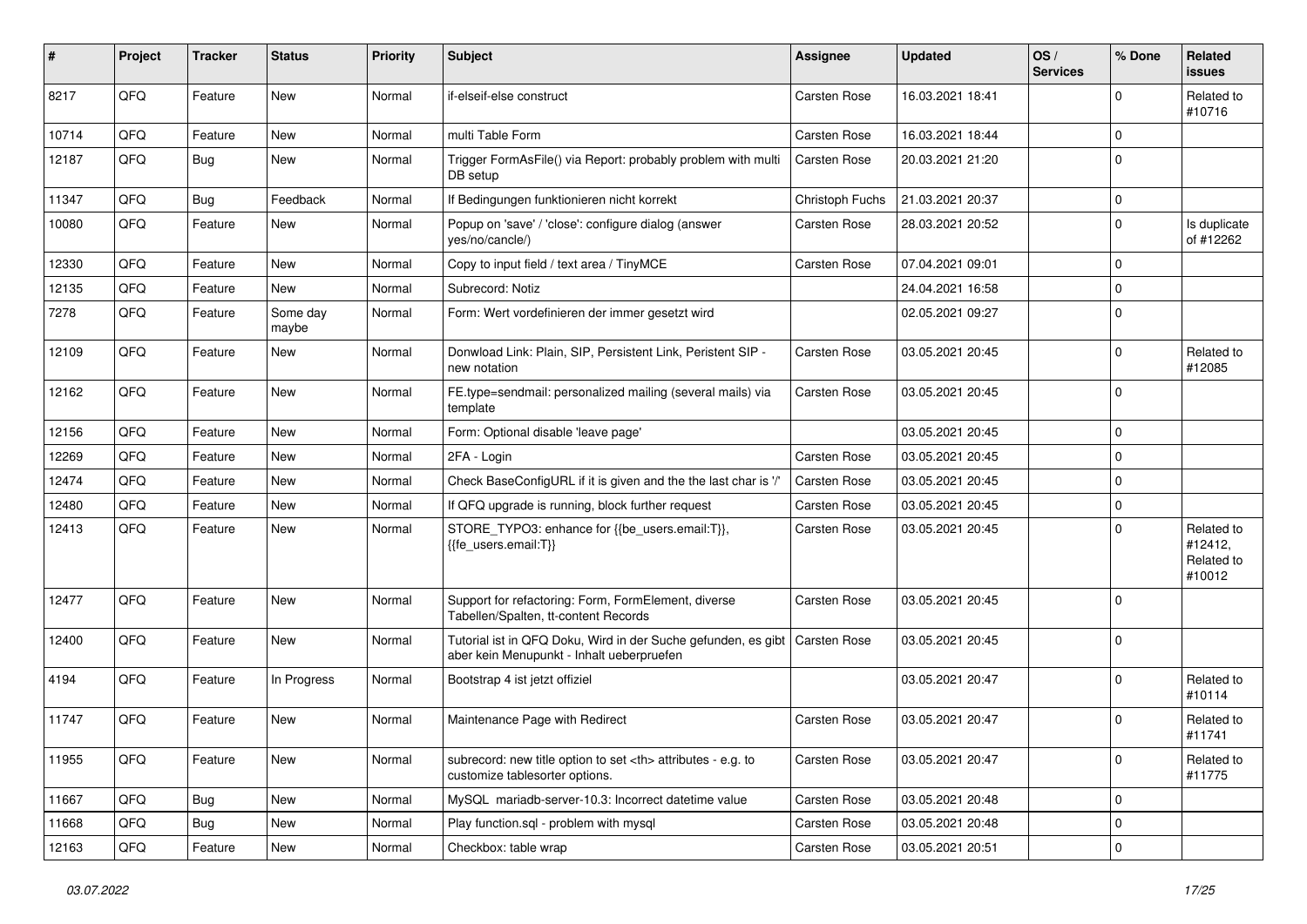| #     | Project | <b>Tracker</b> | <b>Status</b>     | <b>Priority</b> | <b>Subject</b>                                                                                         | Assignee            | <b>Updated</b>   | OS/<br><b>Services</b> | % Done      | Related<br><b>issues</b>                     |
|-------|---------|----------------|-------------------|-----------------|--------------------------------------------------------------------------------------------------------|---------------------|------------------|------------------------|-------------|----------------------------------------------|
| 12119 | QFQ     | Feature        | <b>New</b>        | Normal          | AS paged: error message missing if there ist no 'r' argument.                                          | <b>Carsten Rose</b> | 03.05.2021 20:51 |                        | $\Omega$    |                                              |
| 10345 | QFQ     | Feature        | New               | Normal          | Templates - Patterns QFQ Style                                                                         |                     | 03.05.2021 21:01 |                        | $\Omega$    | Related to<br>#10713                         |
| 10508 | QFQ     | Bug            | <b>New</b>        | High            | Multi Form broken on Multi DB Instance                                                                 | Carsten Rose        | 03.05.2021 21:12 |                        | $\Omega$    |                                              |
| 10766 | QFQ     | Bug            | New               | High            | Radiobutton / parameter.buttonClass=btn-default: dynamic<br>update                                     |                     | 03.05.2021 21:12 |                        | $\Omega$    | Related to<br>#11237                         |
| 10081 | QFQ     | Bug            | <b>New</b>        | High            | Stale record lock after 'forbidden' character                                                          | Carsten Rose        | 03.05.2021 21:12 |                        | $\mathbf 0$ | Related to<br>#10082,<br>Related to<br>#9789 |
| 10506 | QFQ     | <b>Bug</b>     | <b>New</b>        | High            | Template Group broken on MultiDB instance                                                              | <b>Carsten Rose</b> | 03.05.2021 21:12 |                        | $\Omega$    | Related to<br>#10505                         |
| 10640 | QFQ     | Bug            | <b>New</b>        | High            | TypeAhead Tag: FE editierbar trotz readOnly                                                            | Carsten Rose        | 03.05.2021 21:12 |                        | $\Omega$    | Related to<br>#7795                          |
| 11057 | QFQ     | Bug            | New               | High            | Checkboxes ohne span.checkmark im Report werden<br>ausgeblendet                                        | Benjamin Baer       | 03.05.2021 21:12 |                        | $\Omega$    | Related to<br>#11039                         |
| 12468 | QFQ     | <b>Bug</b>     | <b>New</b>        | Urgent          | Form: update Form.title after save                                                                     | <b>Carsten Rose</b> | 03.05.2021 21:12 |                        | $\Omega$    |                                              |
| 11237 | QFQ     | Bug            | New               | High            | Radiobutton / parameter.buttonClass= btn-default - kein dirty<br>Trigger                               | Benjamin Baer       | 03.05.2021 21:12 |                        | $\Omega$    | Related to<br>#10766                         |
| 11850 | QFQ     | Feature        | <b>New</b>        | Urgent          | Wizard Form: basierend auf einer Tabelle eine Form<br>anlegen.                                         |                     | 03.05.2021 21:12 |                        | $\Omega$    | Blocked by<br>#8082                          |
| 3848  | QFQ     | Feature        | Some dav<br>maybe | High            | Antivirus check fuer Upload files in gfg?                                                              | Carsten Rose        | 03.05.2021 21:14 |                        | $\Omega$    | Related to<br>#4131                          |
| 3570  | QFQ     | Bug            | Some day<br>maybe | High            | Formular mit prmitnew permitEdit=Always wird nicht<br>aufgerufen (ist leer)                            | Carsten Rose        | 03.05.2021 21:14 |                        | $\mathbf 0$ |                                              |
| 3109  | QFQ     | <b>Bug</b>     | Some day<br>maybe | High            | RealUrl: Links werden nicht korrekt gerendert                                                          | Carsten Rose        | 03.05.2021 21:14 |                        | $\Omega$    |                                              |
| 880   | QFQ     | Feature        | Some day<br>maybe | Urgent          | Security: PHP, SQL Injection, XSS                                                                      |                     | 03.05.2021 21:14 |                        | $\Omega$    | Related to<br>#14320                         |
| 3727  | QFQ     | Feature        | <b>New</b>        | High            | Security: Session Hijacking erschweren                                                                 | Carsten Rose        | 03.05.2021 21:14 |                        | 0           |                                              |
| 3061  | QFQ     | <b>Bug</b>     | Some day<br>maybe | High            | winstitute: mysql connection durcheinander - nmhp17<br>(ag7)/QFQ arbeitet mit DB/Tabellen von biostat. | Carsten Rose        | 03.05.2021 21:14 |                        | $\Omega$    |                                              |
| 4279  | QFQ     | Bug            | Some day<br>maybe | High            | config.linkVars lost                                                                                   | Carsten Rose        | 03.05.2021 21:14 |                        | $\Omega$    |                                              |
| 3990  | QFQ     | Feature        | Some day<br>maybe | High            | custom class definition: add space automatically                                                       | Carsten Rose        | 03.05.2021 21:14 |                        | $\Omega$    |                                              |
| 5221  | QFQ     | Bug            | New               | High            | Download Dialog: Bleibt stehen in FF wenn Datei<br>automatisch gespeichert wird.                       | Carsten Rose        | 03.05.2021 21:14 |                        | $\Omega$    |                                              |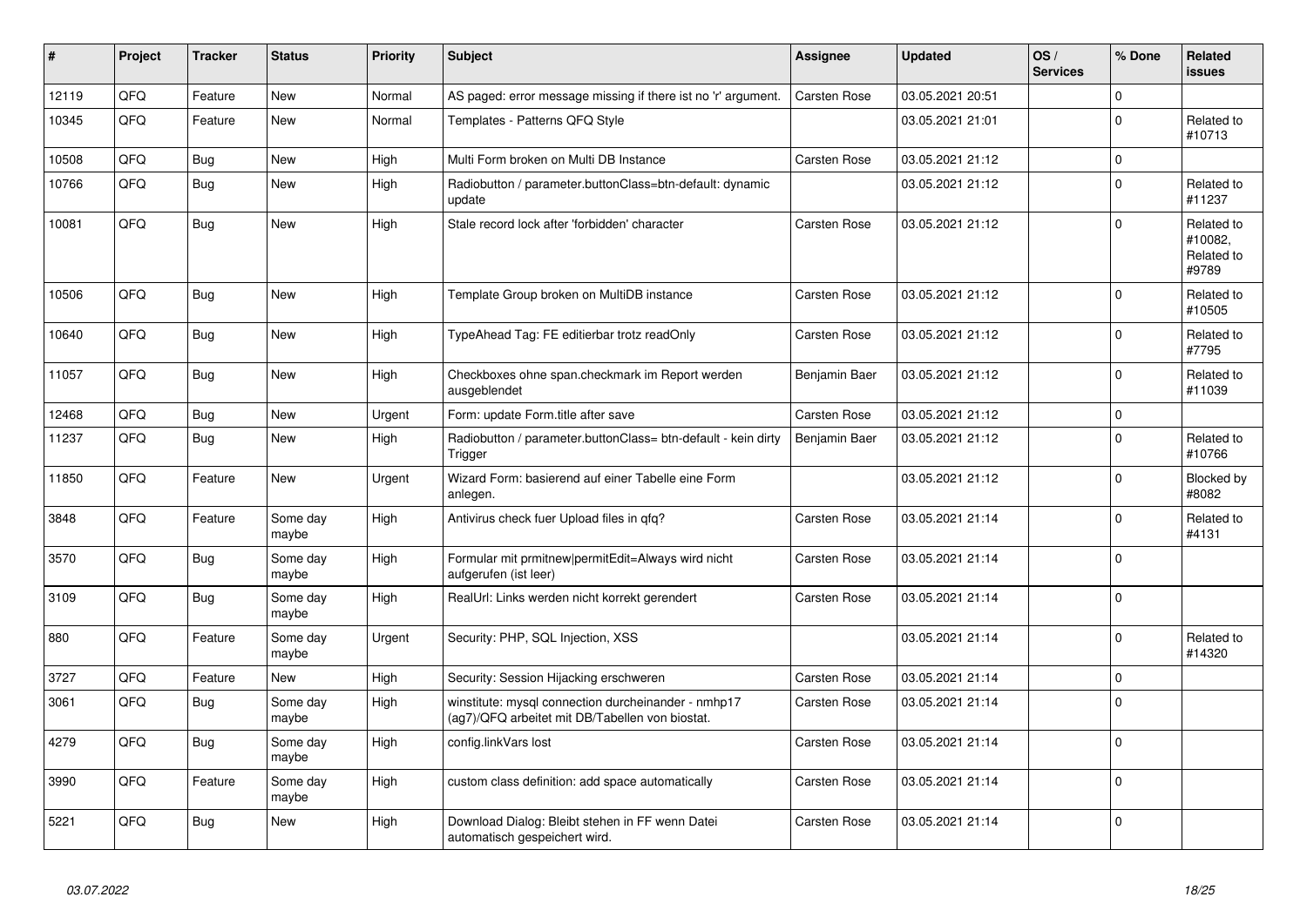| #     | Project | <b>Tracker</b> | <b>Status</b>     | <b>Priority</b> | <b>Subject</b>                                                                               | Assignee            | <b>Updated</b>   | OS/<br><b>Services</b> | % Done      | Related<br><b>issues</b>                    |
|-------|---------|----------------|-------------------|-----------------|----------------------------------------------------------------------------------------------|---------------------|------------------|------------------------|-------------|---------------------------------------------|
| 5459  | QFQ     | <b>Bug</b>     | <b>New</b>        | High            | Multi DB: spread system tables between 'QFQ' and 'Data'-DB                                   | <b>Carsten Rose</b> | 03.05.2021 21:14 |                        | $\Omega$    | Related to<br>#4720                         |
| 7650  | QFQ     | <b>Bug</b>     | New               | High            | Optional do not show 'required' sign on FormElement                                          | <b>Carsten Rose</b> | 03.05.2021 21:14 |                        | $\mathbf 0$ |                                             |
| 5715  | QFQ     | Feature        | New               | High            | PDF Caching                                                                                  | Carsten Rose        | 03.05.2021 21:14 |                        | $\Omega$    | Related to<br>#5851,<br>Related to<br>#6357 |
| 3967  | QFQ     | Feature        | Some day<br>maybe | High            | Report: Checkbox, Radio, Dropdown, Input welches ohne<br>Submit funktioniert - 'Inline-Form' | Carsten Rose        | 03.05.2021 21:14 |                        | $\Omega$    |                                             |
| 4258  | QFQ     | Feature        | Some day<br>maybe | High            | <b>System Defaults: Forms</b>                                                                | <b>Carsten Rose</b> | 03.05.2021 21:14 |                        | $\Omega$    |                                             |
| 8962  | QFQ     | Feature        | New               | High            | allow for form fields with identical names                                                   | <b>Carsten Rose</b> | 03.05.2021 21:14 |                        | $\Omega$    |                                             |
| 8431  | QFQ     | Bug            | New               | High            | autocron.php with wrong path                                                                 | Carsten Rose        | 03.05.2021 21:14 |                        | $\mathbf 0$ |                                             |
| 7899  | QFQ     | <b>Bug</b>     | New               | High            | Fe.type=password / retype / required: always complain about<br>missing value                 | Carsten Rose        | 03.05.2021 21:14 |                        | $\mathbf 0$ |                                             |
| 8083  | QFQ     | <b>Bug</b>     | <b>New</b>        | High            | FormEditor: primary table list does not respect<br>'indexDb={{indexData:Y}}'                 | Carsten Rose        | 03.05.2021 21:14 |                        | $\Omega$    | Has<br>duplicate<br>#6678                   |
| 8668  | QFQ     | <b>Bug</b>     | <b>New</b>        | High            | Pill disabled: dyamic mode 'hidden' not respected - FE is still<br>required                  | Carsten Rose        | 03.05.2021 21:14 |                        | $\Omega$    |                                             |
| 7850  | QFQ     | Feature        | New               | High            | Upload records: non 'pathFileName' column                                                    | <b>Carsten Rose</b> | 03.05.2021 21:14 |                        | $\mathbf 0$ |                                             |
| 9534  | QFQ     | <b>Bug</b>     | Priorize          | Urgent          | FE.type=upload: 'Unknown Mode: ID"                                                           | Carsten Rose        | 03.05.2021 21:14 |                        | $\Omega$    | Related to<br>#9532                         |
| 9548  | QFQ     | Feature        | Feedback          | High            | FormElement: Pattern mismatch - optional report only on<br>focus lost                        | Benjamin Baer       | 03.05.2021 21:14 |                        | $\mathbf 0$ |                                             |
| 9517  | QFQ     | Feature        | In Progress       | High            | Input multiple tags with typeahead                                                           | Carsten Rose        | 03.05.2021 21:14 |                        | 40          | Related to<br>#10150                        |
| 9173  | QFQ     | Bug            | Priorize          | Urgent          | Stale Record Lock: Firefox                                                                   | Carsten Rose        | 03.05.2021 21:14 |                        | $\Omega$    | Related to<br>#9789                         |
| 12465 | QFQ     | Feature        | <b>New</b>        | Normal          | QFQ Function: use in FE to fill StoreRecord                                                  | Carsten Rose        | 05.05.2021 21:58 |                        | $\Omega$    |                                             |
| 12504 | QFQ     | Feature        | Priorize          | Normal          | sgl.log: report fe.id                                                                        | Carsten Rose        | 05.05.2021 22:09 |                        | $\mathbf 0$ |                                             |
| 12503 | QFQ     | Feature        | Priorize          | Normal          | Detect dangerous UPDATE statement with missing WHERE                                         | <b>Carsten Rose</b> | 05.05.2021 22:09 |                        | $\mathbf 0$ |                                             |
| 11320 | QFQ     | Feature        | Priorize          | Normal          | Typo3 Version 10 support                                                                     | Carsten Rose        | 05.05.2021 22:09 |                        | $\Omega$    |                                             |
| 9394  | QFQ     | Feature        | Priorize          | Normal          | REST: allow for non numerical ids in get requests                                            | Carsten Rose        | 05.05.2021 22:10 |                        | $\Omega$    |                                             |
| 8963  | QFQ     | Feature        | Priorize          | Normal          | Setting values in a store: flexible way                                                      | Carsten Rose        | 05.05.2021 22:10 |                        | $\Omega$    | Related to<br>#8975                         |
| 3867  | QFQ     | Feature        | Priorize          | Normal          | Readonly Formular: Template Groups add/delete ausbeldnen   Carsten Rose                      |                     | 05.05.2021 22:12 |                        | $\Omega$    |                                             |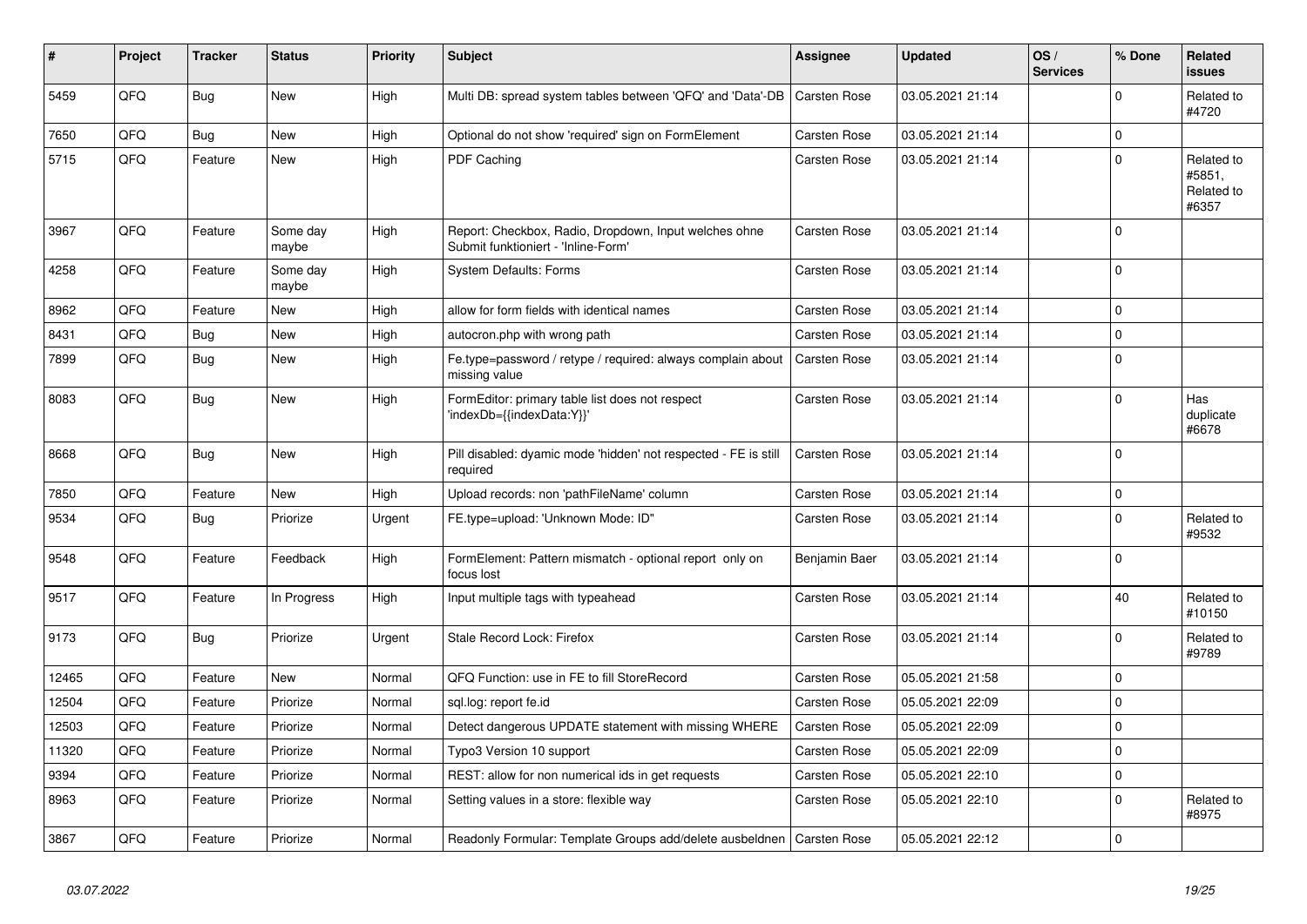| $\vert$ # | Project | <b>Tracker</b> | <b>Status</b> | <b>Priority</b> | Subject                                                                                                        | Assignee            | <b>Updated</b>   | OS/<br><b>Services</b> | % Done         | Related<br>issues                                                      |
|-----------|---------|----------------|---------------|-----------------|----------------------------------------------------------------------------------------------------------------|---------------------|------------------|------------------------|----------------|------------------------------------------------------------------------|
| 8044      | QFQ     | Feature        | Priorize      | Normal          | Transaction: a) Form, b) Report                                                                                | Carsten Rose        | 05.05.2021 22:14 |                        | $\mathbf 0$    | Related to<br>#8043                                                    |
| 9668      | QFQ     | Feature        | Priorize      | Normal          | Form.mode: rename 'hidden' to 'hide'                                                                           | <b>Carsten Rose</b> | 05.05.2021 22:14 |                        | 0              | Related to<br>#6437                                                    |
| 12439     | QFQ     | Feature        | In Progress   | Normal          | TinyMCE Paste from Word & Character Count/Limit                                                                | Carsten Rose        | 05.05.2021 22:15 |                        | $\mathbf 0$    |                                                                        |
| 12412     | QFQ     | Feature        | New           | Normal          | Action/Escape qualifier 'e' (empty), '0': if given, an empty<br>string (or '0') will be treated as 'not found' | <b>Carsten Rose</b> | 08.05.2021 09:40 |                        | 0              | Related to<br>#12413,<br>Related to<br>#10012                          |
| 10011     | QFQ     | Feature        | Priorize      | Normal          | Offer new STORE_TYPO3 Variable 'beUser', 'beEmail'                                                             | <b>Carsten Rose</b> | 08.05.2021 09:51 |                        | $\mathbf 0$    | Related to<br>#10012,<br>Related to<br>#12511                          |
| 10012     | QFQ     | Feature        | Priorize      | Normal          | redirectAllMailTo: {{beEmail:T}}                                                                               | <b>Carsten Rose</b> | 08.05.2021 09:54 |                        | $\mathbf 0$    | Related to<br>#12412,<br>Related to<br>#12413,<br>Related to<br>#10011 |
| 11893     | QFQ     | Feature        | New           | High            | Broken SIP: a) only report one time, b) only report in main<br>column                                          | Carsten Rose        | 12.05.2021 12:13 |                        | 0              | Related to<br>#12532,<br>Related to<br>#14187                          |
| 12632     | QFQ     | Feature        | New           | Normal          | TinyMCE: Prepare CSS classes for images                                                                        | <b>Carsten Rose</b> | 04.06.2021 14:35 |                        | 100            | Blocked by<br>#12186                                                   |
| 9531      | QFQ     | <b>Bug</b>     | New           | High            | FE File: Dynamic Update / modeSql / required detected even<br>it not set                                       | <b>Carsten Rose</b> | 11.06.2021 20:32 |                        | 0              | Related to<br>#12398                                                   |
| 7890      | QFQ     | <b>Bug</b>     | New           | Normal          | FormElement 'required': extraButtonInfo not aligned                                                            | Carsten Rose        | 11.06.2021 21:17 |                        | $\mathbf 0$    | Related to<br>#11517                                                   |
| 9346      | QFQ     | Feature        | Priorize      | Normal          | beforeSave: check if an upload is given                                                                        | Carsten Rose        | 11.06.2021 21:18 |                        | 0              |                                                                        |
| 9348      | QFQ     | Feature        | New           | Normal          | defaultThumbnailSize: pre render thumbnails                                                                    | Carsten Rose        | 12.06.2021 09:05 |                        | $\mathbf 0$    |                                                                        |
| 6723      | QFQ     | Feature        | New           | Normal          | Report QFQ Installation and Version                                                                            | Carsten Rose        | 12.06.2021 09:07 |                        | $\mathbf 0$    |                                                                        |
| 6261      | QFQ     | Feature        | New           | Normal          | Persistent SIP                                                                                                 | Carsten Rose        | 12.06.2021 09:07 |                        | 0              | Related to<br>#10819                                                   |
| 11460     | QFQ     | Feature        | New           | Normal          | Easier creation of changelog: gitchangelog                                                                     | Carsten Rose        | 12.06.2021 10:20 |                        | 0              | Related to<br>#13467                                                   |
| 9347      | QFQ     | <b>Bug</b>     | New           | High            | FE.type=upload with dynamic show/hidden: required not<br>detected                                              | Carsten Rose        | 12.06.2021 10:40 |                        | 0              | Related to<br>#5305,<br>Related to<br>#12398                           |
| 9121      | QFG     | <b>Bug</b>     | Priorize      | High            | sip links have r and __dbIndexData set                                                                         | Carsten Rose        | 12.06.2021 10:41 |                        | $\overline{0}$ |                                                                        |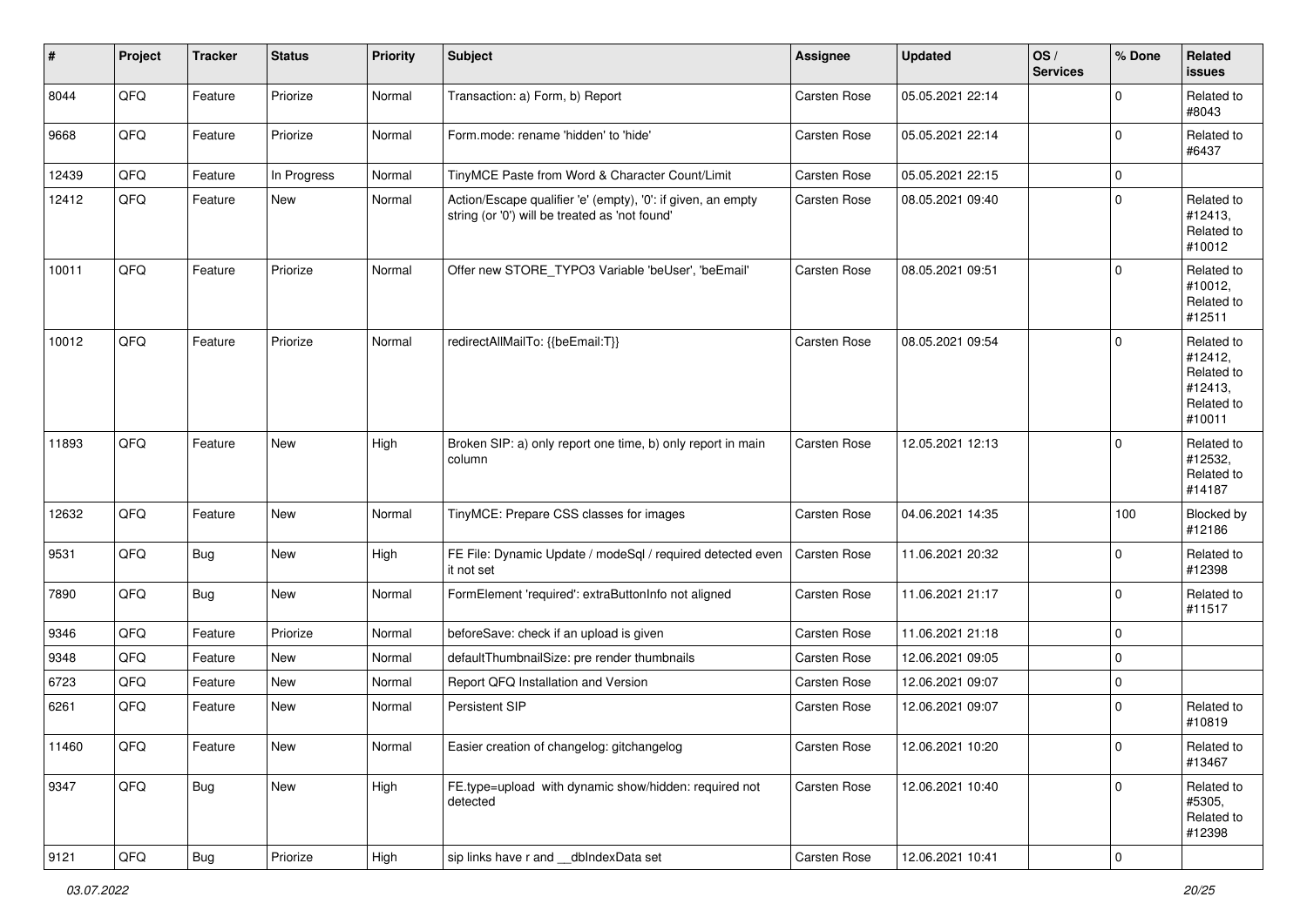| #     | Project | <b>Tracker</b> | <b>Status</b>     | <b>Priority</b> | <b>Subject</b>                                                          | <b>Assignee</b>     | <b>Updated</b>   | OS/<br><b>Services</b> | % Done      | Related<br><b>issues</b>                      |
|-------|---------|----------------|-------------------|-----------------|-------------------------------------------------------------------------|---------------------|------------------|------------------------|-------------|-----------------------------------------------|
| 12679 | QFQ     | Feature        | <b>New</b>        | Normal          | tablesorter: custom column width                                        | Carsten Rose        | 16.06.2021 11:10 |                        | $\Omega$    |                                               |
| 5305  | QFQ     | <b>Bug</b>     | New               | Normal          | Upload FormElement: nicht disabled by readonly Form                     | Carsten Rose        | 16.06.2021 13:43 |                        | $\Omega$    | Related to<br>#9347,<br>Related to<br>#9834   |
| 8204  | QFQ     | Feature        | Priorize          | High            | Position 'required mark'                                                | <b>Carsten Rose</b> | 16.06.2021 13:44 |                        | $\Omega$    |                                               |
| 9669  | QFQ     | <b>Bug</b>     | Some day<br>maybe | Normal          | Checkbox / Template Group: radio/checkbox visible broken<br>after 'add' | Carsten Rose        | 16.06.2021 13:47 |                        | $\Omega$    | Related to<br>#8091                           |
| 4445  | QFQ     | Feature        | Some day<br>maybe | Normal          | template group: Option to simulate fieldset                             |                     | 28.06.2021 14:11 |                        | $\Omega$    |                                               |
| 10661 | QFQ     | <b>Bug</b>     | In Progress       | Normal          | Typo3 Warnungen                                                         | Carsten Rose        | 07.09.2021 13:23 |                        | 0           | Related to<br>#12440                          |
| 10793 | QFQ     | Feature        | In Progress       | Normal          | <b>Update NPM Packages</b>                                              | Carsten Rose        | 07.09.2021 13:25 |                        | 30          |                                               |
| 11980 | QFQ     | Feature        | In Progress       | Normal          | protected verzeichnis MUSS geschützt werden                             | Carsten Rose        | 07.09.2021 13:30 |                        | $\Omega$    |                                               |
| 12325 | QFQ     | Bug            | Priorize          | Normal          | MultiDB form.dblndex not working for report syntax                      | Carsten Rose        | 07.09.2021 13:37 |                        | $\Omega$    | Related to<br>#12145,<br>Related to<br>#12314 |
| 11036 | QFQ     | Feature        | Some day<br>maybe | Normal          | inline report editor permissions                                        | Carsten Rose        | 16.09.2021 15:09 |                        | 0           | Related to<br>#11323                          |
| 10745 | QFQ     | Feature        | Some day<br>maybe | Normal          | <b>Tablesorter Excel Export</b>                                         | Carsten Rose        | 16.09.2021 15:09 |                        | $\Omega$    |                                               |
| 10116 | QFQ     | Feature        | Some day<br>maybe | Normal          | TypeAhead: Tag - show inside 'input' element                            | Carsten Rose        | 16.09.2021 15:09 |                        | $\mathbf 0$ |                                               |
| 7452  | QFQ     | Feature        | Some day<br>maybe | Normal          | automate deployment new QFQ version                                     | Carsten Rose        | 16.09.2021 15:10 |                        | $\mathbf 0$ |                                               |
| 7453  | QFG     | Feature        | Some day<br>maybe | Normal          | import / export forms QFQ                                               | Carsten Rose        | 16.09.2021 15:10 |                        | $\Omega$    |                                               |
| 7456  | QFQ     | <b>Bug</b>     | Some day<br>maybe | Low             | Todos in Code: solve or make ticket                                     | Carsten Rose        | 16.09.2021 15:10 |                        | $\Omega$    |                                               |
| 8520  | QFQ     | Feature        | Some day<br>maybe | Normal          | Bring QFQ to Composer                                                   | Carsten Rose        | 16.09.2021 15:10 |                        | $\Omega$    |                                               |
| 10095 | QFQ     | Feature        | Some day<br>maybe | Normal          | Generic Gitlab Integration into QFQ                                     | Carsten Rose        | 16.09.2021 15:10 |                        | $\Omega$    |                                               |
| 8101  | QFQ     | Feature        | Some day<br>maybe | Normal          | Password hash: support further hashing methods                          | Carsten Rose        | 16.09.2021 15:10 |                        | $\Omega$    |                                               |
| 8586  | QFQ     | Feature        | Some day<br>maybe | Normal          | QFQ: Enhance Error message for 'record not found'                       | Carsten Rose        | 16.09.2021 15:10 |                        | $\Omega$    |                                               |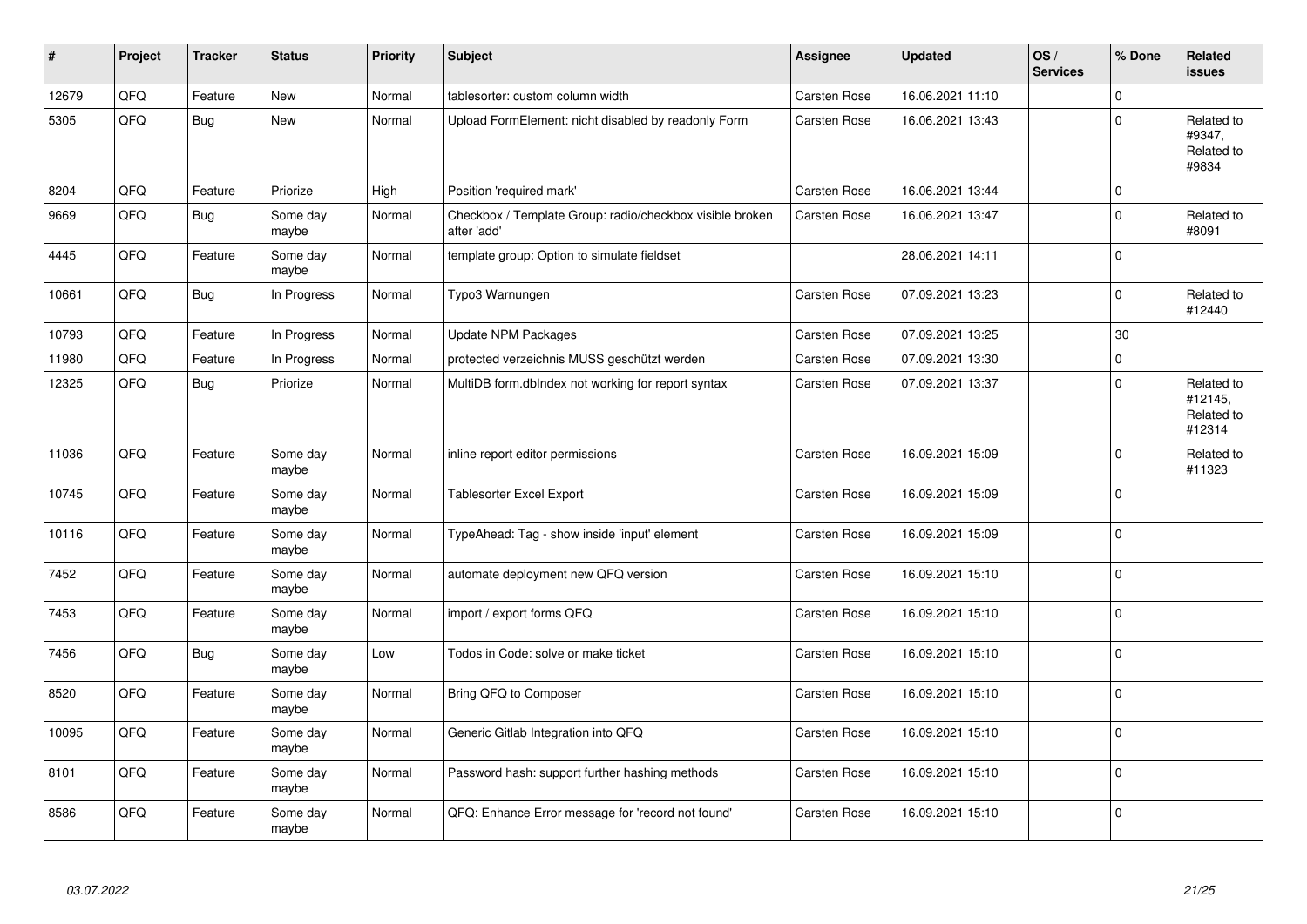| #     | Project | <b>Tracker</b> | <b>Status</b>     | <b>Priority</b> | Subject                                                                                                  | Assignee            | <b>Updated</b>   | OS/<br><b>Services</b> | % Done      | Related<br>issues                                                       |
|-------|---------|----------------|-------------------|-----------------|----------------------------------------------------------------------------------------------------------|---------------------|------------------|------------------------|-------------|-------------------------------------------------------------------------|
| 10716 | QFQ     | Feature        | Some day<br>maybe | Normal          | Business Logic mit Externen Skripten                                                                     | Carsten Rose        | 16.09.2021 15:10 |                        | O           | Related to<br>#10713,<br>Related to<br>#8217                            |
| 11217 | QFQ     | Feature        | Some day<br>maybe | Normal          | <b>Extend Script Functionality</b>                                                                       | <b>Carsten Rose</b> | 16.09.2021 15:10 |                        | $\Omega$    |                                                                         |
| 11322 | QFQ     | Feature        | Some day<br>maybe | Normal          | Form Element JSON - (multiline parameter field)                                                          | Carsten Rose        | 16.09.2021 15:10 |                        | $\mathbf 0$ |                                                                         |
| 12315 | QFQ     | Feature        | Some day<br>maybe | Normal          | Form History (Diffs) / Backups                                                                           | <b>Carsten Rose</b> | 16.09.2021 15:10 |                        | $\mathbf 0$ |                                                                         |
| 11323 | QFQ     | Feature        | Some day<br>maybe | Normal          | Report Frontend Editor Modal + Codemirror                                                                | Carsten Rose        | 16.09.2021 15:10 |                        | 0           | Related to<br>#11036                                                    |
| 12337 | QFQ     | Feature        | Some day<br>maybe | Normal          | Database.php: better caching                                                                             | Carsten Rose        | 16.09.2021 15:10 |                        | $\Omega$    |                                                                         |
| 9013  | QFQ     | <b>Bug</b>     | New               | Normal          | Error in Twig template not handled                                                                       | <b>Carsten Rose</b> | 20.10.2021 13:43 |                        | 0           |                                                                         |
| 13330 | QFQ     | Feature        | In Progress       | Normal          | Multi Form: Upload                                                                                       | <b>Carsten Rose</b> | 07.11.2021 12:40 |                        | 50          | Related to<br>#9706                                                     |
| 13354 | QFQ     | Feature        | <b>New</b>        | Normal          | Using Websocket in QFQ                                                                                   | Carsten Rose        | 10.11.2021 15:47 |                        | 0           |                                                                         |
| 8082  | QFQ     | Feature        | Priorize          | High            | Contact form without saving record                                                                       | Carsten Rose        | 07.12.2021 15:20 |                        | $\Omega$    | Related to<br>#8587,<br><b>Blocks</b><br>#11850                         |
| 11702 | QFQ     | Feature        | New               | Normal          | HTML Special Char makes no sense for 'allbut' if '&' is<br>forbidden                                     | <b>Carsten Rose</b> | 07.12.2021 16:35 |                        | $\Omega$    | Related to<br>#5112,<br>Related to<br>#14320                            |
| 9834  | QFQ     | <b>Bug</b>     | Priorize          | Normal          | Input elements with tag 'disabled' are missing on<br>form-submit: server option 'processReadOnly' broken | <b>Carsten Rose</b> | 07.12.2021 16:43 |                        | $\Omega$    | Related to<br>#9691,<br>Related to<br>#5305, Has<br>duplicate<br>#12331 |
| 10114 | QFQ     | Feature        | New               | High            | Symbol (Link): 'G:' (Glyphicon) replaced by 'i:' (icon)                                                  |                     | 07.12.2021 17:19 |                        | $\Omega$    | Related to<br>#3797,<br>Related to<br>#4194                             |
| 12186 | QFQ     | Feature        | New               | High            | TinyMCE Config für Objekte                                                                               | Carsten Rose        | 07.12.2021 17:19 |                        | $\Omega$    | <b>Blocks</b><br>#12632                                                 |
| 6116  | QFQ     | <b>Bug</b>     | Priorize          | High            | value of checkbox not saved                                                                              | Carsten Rose        | 07.12.2021 17:19 |                        | 0           |                                                                         |
| 12670 | QFQ     | <b>Bug</b>     | New               | High            | Dropdown-Menu classes können nicht mehr angegeben<br>werden                                              | Carsten Rose        | 07.12.2021 17:19 |                        | $\mathbf 0$ |                                                                         |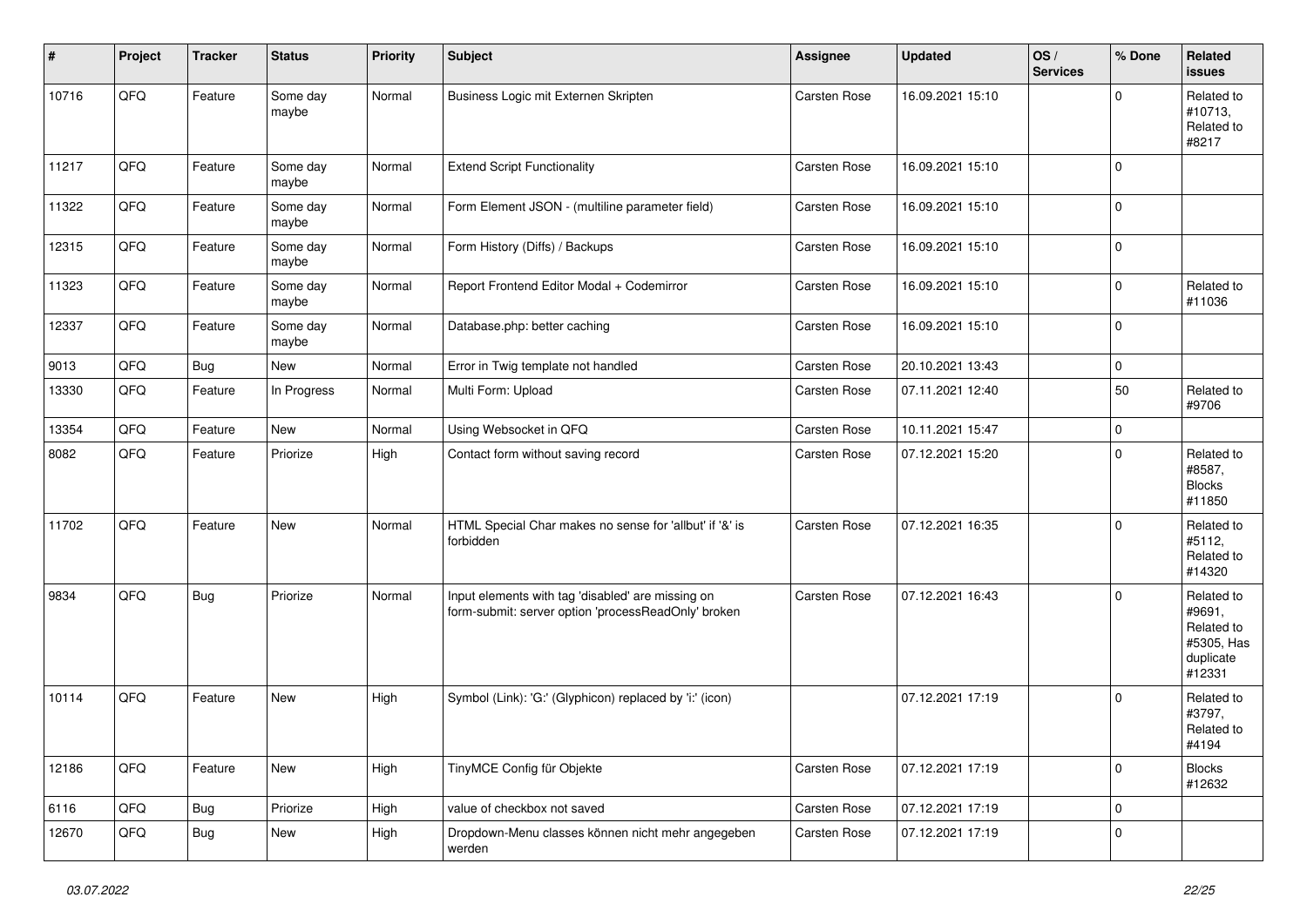| #     | Project | <b>Tracker</b> | <b>Status</b>              | <b>Priority</b> | <b>Subject</b>                                                                                                                        | Assignee            | <b>Updated</b>   | OS/<br><b>Services</b> | % Done      | Related<br>issues                                                    |
|-------|---------|----------------|----------------------------|-----------------|---------------------------------------------------------------------------------------------------------------------------------------|---------------------|------------------|------------------------|-------------|----------------------------------------------------------------------|
| 12513 | QFQ     | Bug            | New                        | High            | Implement server side check of maxlength                                                                                              | Carsten Rose        | 07.12.2021 17:19 |                        | 0           |                                                                      |
| 12974 | QFQ     | <b>Bug</b>     | <b>New</b>                 | High            | Sanitize Queries in Action-Elements                                                                                                   | Carsten Rose        | 07.12.2021 17:19 |                        | $\mathbf 0$ |                                                                      |
| 12532 | QFQ     | Feature        | <b>New</b>                 | High            | SIP-Parameter bei Seitenaufruf in Browser-Console anzeigen                                                                            | <b>Carsten Rose</b> | 07.12.2021 17:19 |                        | $\Omega$    | Related to<br>#11893,<br>Related to<br>#14187                        |
| 12545 | QFQ     | <b>Bug</b>     | <b>New</b>                 | Urgent          | sql.log not created / updated                                                                                                         | Carsten Rose        | 14.12.2021 16:02 |                        | $\mathbf 0$ |                                                                      |
| 12702 | QFQ     | <b>Bug</b>     | <b>New</b>                 | High            | templateGroup: broken in multiDb Setup                                                                                                | Carsten Rose        | 14.12.2021 16:02 |                        | $\Omega$    |                                                                      |
| 12544 | QFQ     | Feature        | <b>New</b>                 | High            | a) ' AS _link' new also as ' AS _format', b) sortierung via<br>'display: none;', c) '_format' benoeitgt nicht zwingend<br>u/U/p/m/z/d | Carsten Rose        | 14.12.2021 16:03 |                        | $\Omega$    |                                                                      |
| 12463 | QFQ     | <b>Bug</b>     | ToDo                       | High            | QFQ Function: 'function' and 'sql' on same level - output of<br>sal is shown two times.                                               | Carsten Rose        | 15.12.2021 16:31 |                        | $\Omega$    |                                                                      |
| 13566 | QFQ     | Feature        | Ready to sync<br>(develop) | Normal          | Delete config-example.gfg.php file                                                                                                    | Carsten Rose        | 23.12.2021 09:25 |                        | $\Omega$    |                                                                      |
| 12327 | QFQ     | <b>Bug</b>     | <b>New</b>                 | Normal          | Copy to clipboard: Glyphicon can not be changed                                                                                       | Carsten Rose        | 27.12.2021 17:59 |                        | $\mathbf 0$ |                                                                      |
| 9135  | QFQ     | Feature        | Priorize                   | Normal          | Progress Bar generic / replace old hourglass download<br>popup                                                                        | Benjamin Baer       | 03.01.2022 07:43 |                        | $\Omega$    |                                                                      |
| 7965  | QFQ     | Feature        | Priorize                   | Normal          | Input type 'text' with visual format - currency                                                                                       | Benjamin Baer       | 03.01.2022 07:45 |                        | $\mathbf 0$ |                                                                      |
| 4457  | QFQ     | Bug            | Priorize                   | Normal          | typeahead: pressing return to select an item, saves the form<br>and closes the form.                                                  | Benjamin Baer       | 03.01.2022 08:01 |                        | $\mathbf 0$ | Related to<br>#4398                                                  |
| 6566  | QFQ     | Bug            | Priorize                   | Normal          | Link Function 'delete': provided parameter missing on page<br>reload                                                                  | Benjamin Baer       | 03.01.2022 08:08 |                        | $\mathbf 0$ |                                                                      |
| 2665  | QFQ     | <b>Bug</b>     | Priorize                   | Normal          | Dynamic Update funktioniert nicht, wenn beim<br>entsprechenden FormElement eine size angegeben ist.                                   | Benjamin Baer       | 03.01.2022 08:12 |                        | 30          |                                                                      |
| 6870  | QFQ     | Feature        | Priorize                   | Normal          | Click on ' link' triggers an API call                                                                                                 | Benjamin Baer       | 03.01.2022 08:25 |                        | $\mathbf 0$ |                                                                      |
| 12476 | QFQ     | Feature        | <b>New</b>                 | Normal          | clearMe: a) should trigger 'dirty', b) sticky on textarea resize                                                                      | Benjamin Baer       | 04.01.2022 08:40 |                        | 0           | Related to<br>#9528                                                  |
| 9789  | QFQ     | <b>Bug</b>     | In Progress                | High            | Record Lock: release to early on 'leave page'                                                                                         | Carsten Rose        | 10.01.2022 09:25 |                        | 100         | Related to<br>#10081.<br>Related to<br>#9173,<br>Related to<br>#8702 |
| 13659 | QFQ     | <b>Bug</b>     | <b>New</b>                 | Normal          | wrong sanitize class applied to R-store                                                                                               | Carsten Rose        | 15.01.2022 14:23 |                        | $\Omega$    |                                                                      |
| 13706 | QFQ     | <b>Bug</b>     | <b>New</b>                 | Normal          | Wrong CheckType in FieldElement LastStatus of Form Cron                                                                               | Carsten Rose        | 21.01.2022 18:20 |                        | $\Omega$    |                                                                      |
| 4413  | QFQ     | Feature        | <b>New</b>                 | Normal          | fieldset: show/hidden, modeSql, dynamicUpdate                                                                                         | Carsten Rose        | 09.02.2022 15:19 |                        | $\Omega$    |                                                                      |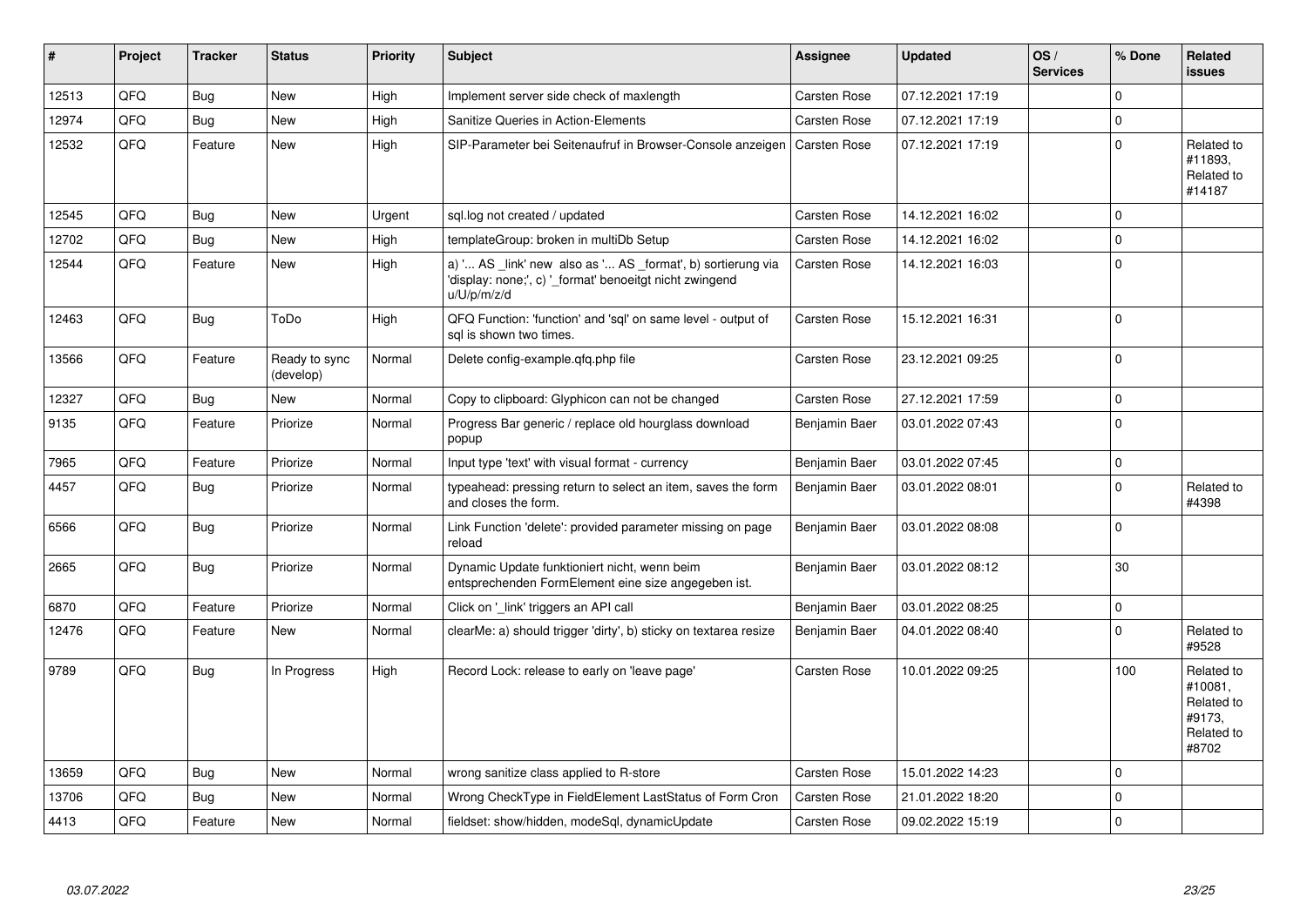| ∦     | Project | <b>Tracker</b> | <b>Status</b>     | <b>Priority</b> | <b>Subject</b>                                                                                                                                      | <b>Assignee</b>     | <b>Updated</b>   | OS/<br><b>Services</b> | % Done      | Related<br>issues                           |
|-------|---------|----------------|-------------------|-----------------|-----------------------------------------------------------------------------------------------------------------------------------------------------|---------------------|------------------|------------------------|-------------|---------------------------------------------|
| 5894  | QFQ     | Feature        | Feedback          | Normal          | Typeahead in Report: show/hide rows dynamically                                                                                                     | <b>Carsten Rose</b> | 18.02.2022 08:50 |                        | $\Omega$    | Related to<br>#5893,<br>Related to<br>#5885 |
| 12395 | QFQ     | <b>Bug</b>     | ToDo              | High            | QFQ Function: Result two times shown                                                                                                                | Carsten Rose        | 18.02.2022 08:59 |                        | $\mathbf 0$ |                                             |
| 5548  | QFQ     | Feature        | Some day<br>maybe | Normal          | 801 Textfiles/Scriptfiles als Thumbnail                                                                                                             | Carsten Rose        | 07.03.2022 16:26 |                        | 0           |                                             |
| 13843 | QFQ     | Feature        | New               | Normal          | Create JWT via QFQ                                                                                                                                  | Carsten Rose        | 19.03.2022 17:42 |                        | $\mathbf 0$ |                                             |
| 13841 | QFQ     | Feature        | <b>New</b>        | Normal          | Create PDF via iText - evaluate                                                                                                                     | <b>Carsten Rose</b> | 19.03.2022 17:42 |                        | $\mathbf 0$ |                                             |
| 13757 | QFQ     | Feature        | New               | High            | QR / Bar-Code Plugin                                                                                                                                | Enis Nuredini       | 19.03.2022 17:43 |                        | $\mathbf 0$ |                                             |
| 13700 | QFQ     | Feature        | New               | Normal          | Redesign qfq.io Seite                                                                                                                               | Carsten Rose        | 19.03.2022 17:43 |                        | $\mathbf 0$ |                                             |
| 13647 | QFQ     | Bug            | New               | Normal          | Autofocus funktioniert nicht auf Chrome                                                                                                             | Benjamin Baer       | 19.03.2022 17:44 |                        | $\mathbf 0$ |                                             |
| 13592 | QFQ     | Bug            | New               | Normal          | QFQ Build Queue: das vergeben von Tags klappt nicht. Es<br>werden keine Releases gebaut.                                                            | Carsten Rose        | 19.03.2022 17:45 |                        | $\Omega$    |                                             |
| 13528 | QFQ     | <b>Bug</b>     | <b>New</b>        | Normal          | gfg.io > releases: es wird kein neues Release angelegt                                                                                              | Benjamin Baer       | 19.03.2022 17:46 |                        | $\mathbf 0$ |                                             |
| 13467 | QFQ     | Feature        | New               | Normal          | ChangeLog Generator                                                                                                                                 | Carsten Rose        | 19.03.2022 17:46 |                        | 0           | Related to<br>#11460                        |
| 13460 | QFQ     | Bug            | New               | Normal          | Doc: Password set/reset  password should not processed<br>with 'html encode'                                                                        | Carsten Rose        | 19.03.2022 17:46 |                        | $\Omega$    |                                             |
| 13332 | QFQ     | <b>Bug</b>     | New               | Normal          | Multi Form: Required Felder werden visuell nicht markiert.                                                                                          | <b>Carsten Rose</b> | 19.03.2022 17:47 |                        | $\mathbf 0$ |                                             |
| 13331 | QFQ     | Bug            | <b>New</b>        | Normal          | Multi Form: Clear Icon misplaced                                                                                                                    | <b>Carsten Rose</b> | 19.03.2022 17:47 |                        | $\mathbf 0$ |                                             |
| 12716 | QFQ     | Bug            | New               | Normal          | template group: Pattern only applied to first instance                                                                                              | Carsten Rose        | 19.03.2022 17:47 |                        | 0           |                                             |
| 12664 | QFQ     | Feature        | New               | Normal          | TinyMCE: report/remove malicous HTML/JS Code                                                                                                        | <b>Carsten Rose</b> | 19.03.2022 17:47 |                        | $\mathbf 0$ | Related to<br>#14320                        |
| 12603 | QFQ     | Feature        | New               | Normal          | Dropdown (Select), Radio, checkbox:<br>itemListAlways={{!SELECT key, value}}                                                                        | Carsten Rose        | 19.03.2022 17:47 |                        | $\Omega$    |                                             |
| 12581 | QFQ     | Bug            | New               | Normal          | Form.forward=close: Record 'new' in new browser tab > save<br>(& close) >> Form is not reloaded with new created record id<br>and stays in mode=new | Carsten Rose        | 19.03.2022 17:48 |                        | 0           |                                             |
| 12520 | QFQ     | Bug            | New               | Normal          | Switch FE User: still active even FE User session expired                                                                                           | Carsten Rose        | 19.03.2022 17:48 |                        | $\mathbf 0$ |                                             |
| 12508 | QFQ     | <b>Bug</b>     | In Progress       | High            | qfq Form: sendMail                                                                                                                                  | Karin Niffeler      | 19.03.2022 17:48 |                        | $\mathbf 0$ |                                             |
| 12512 | QFQ     | <b>Bug</b>     | New               | Normal          | Some MySQL Installation can't use 'stored procedures'                                                                                               | Carsten Rose        | 19.03.2022 17:48 |                        | 0           |                                             |
| 12546 | QFQ     | <b>Bug</b>     | Feedback          | Normal          | Branch 'Development' - Unit Tests mit dirty workaround<br>angepasst                                                                                 | Carsten Rose        | 19.03.2022 17:48 |                        | 0           |                                             |
| 12556 | QFQ     | Feature        | New               | Normal          | Pills Title: colored = static or dynamic on allrequiredgiven                                                                                        | Benjamin Baer       | 19.03.2022 17:49 |                        | 0           |                                             |
| 12714 | QFQ     | <b>Bug</b>     | New               | Normal          | Conversion of GIF to PDF broken when GIF contains Alpha.                                                                                            | Carsten Rose        | 19.03.2022 17:49 |                        | 0           |                                             |
| 5366  | QFQ     | Feature        | Priorize          | Normal          | Saving with keyboard shortcuts                                                                                                                      | Benjamin Baer       | 21.03.2022 09:47 |                        | 0           |                                             |